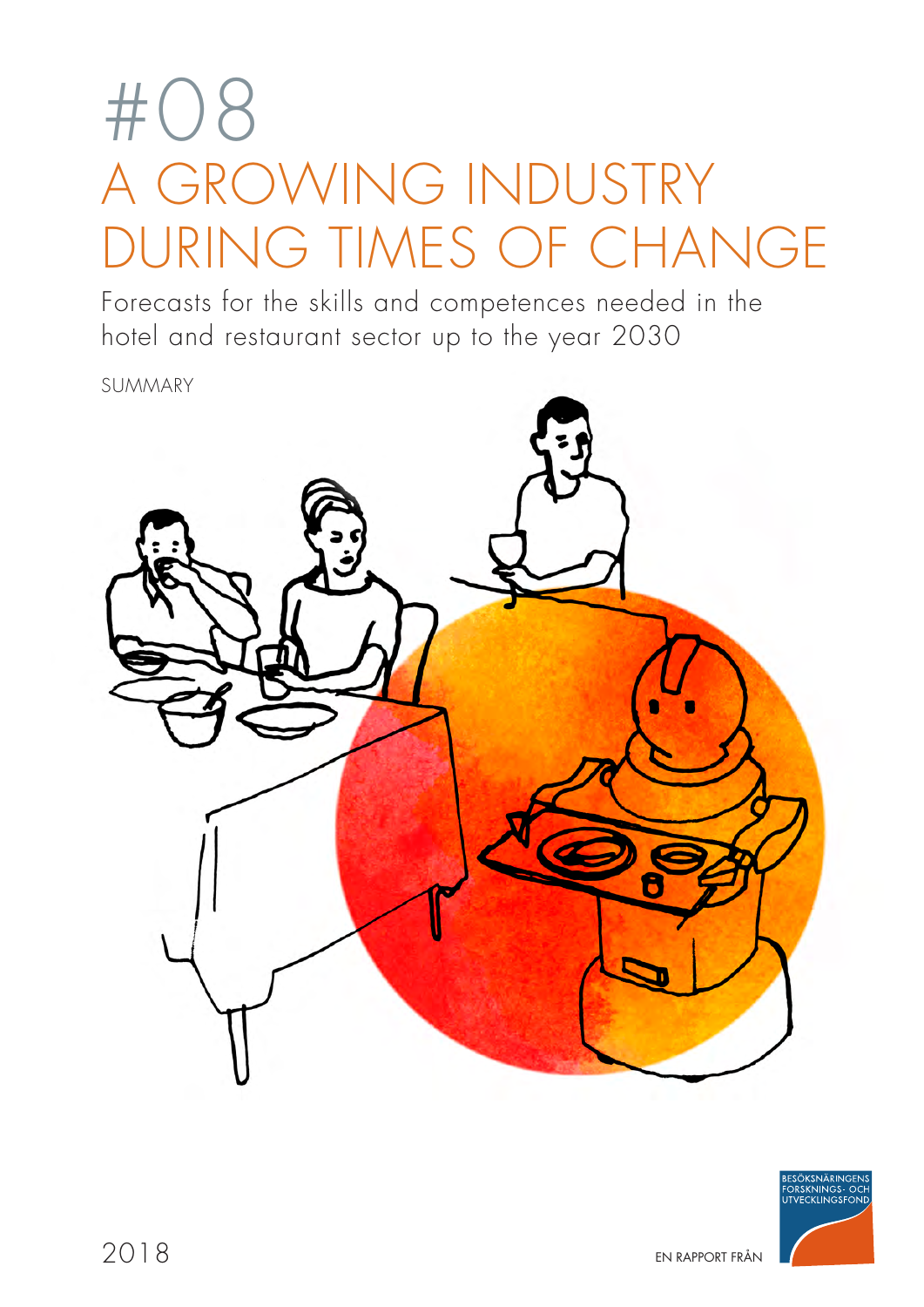# TABLE OF CONTENTS

| PREFACE                                                                      | 3              |
|------------------------------------------------------------------------------|----------------|
| 1/INTRODUCTION                                                               | $\varDelta$    |
| 2/ SUMMARY CONCLUSIONS                                                       | 5              |
| 3/ KAIROS'S PICTURE - THE INDUSTRY AND THE GREATER WORLD<br><b>AROUND US</b> | $\overline{7}$ |
| 4/ KAIROS'S FORECAST - THE SIZE OF THE SECTOR IN 2030                        | 10             |
|                                                                              |                |
|                                                                              |                |
|                                                                              |                |
| How many people need to be employed in the sector to meet demand? 12         |                |
|                                                                              |                |
| 5/ KAIROS'S FOUR SCENARIOS FOR THE FUTURE                                    | 14             |
|                                                                              |                |
|                                                                              |                |
|                                                                              |                |
|                                                                              |                |
|                                                                              |                |
| 6/ EFFECTS ON SKILLS AND EDUCATION IN THE FUTURE                             | 21             |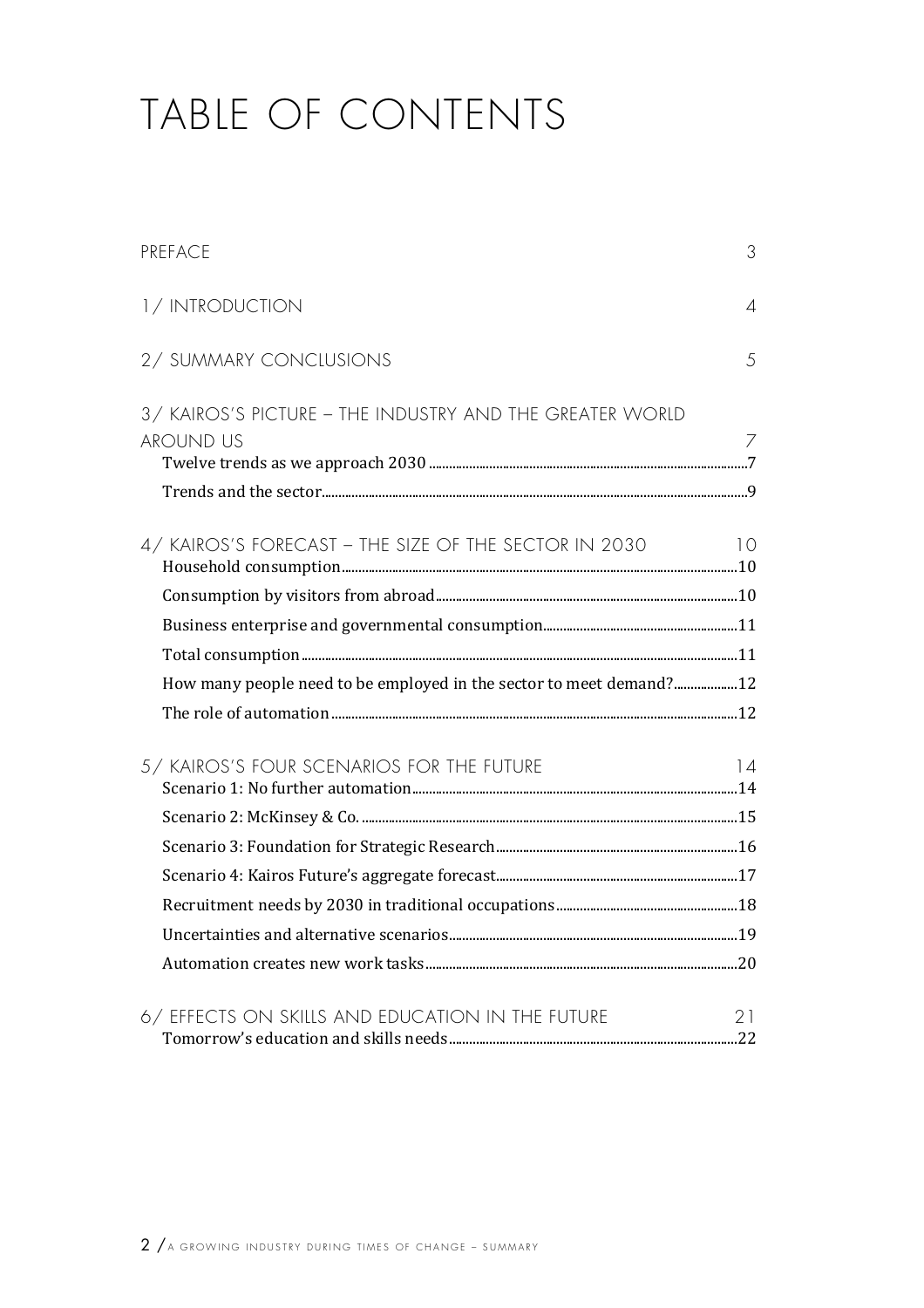# PREFACE

The hospitality industry is one of Sweden's fastest growing core sectors, and all indicators suggest that this growth will continue. This means that there are major growth opportunities for the hotel and restaurant sector. However there are also challenges; for example, several studies in recent years have shown that the industry's development points to a growing need for skilled hospitality workers.<sup>1</sup> At the same time, there are now several forecasts, both national and international, predicting that digitalisation and automation will have a major impact on the jobs of the future, not the least in our industry.

The questions we ask are of paramount importance for those of us who represent the labour market's partners. They are also highly relevant for those responsible for education, industry, and labour-market policies both nationally and regionally and for those involved with educational programmes at all levels from upper secondary school to second-cycle courses and study programmes.

In order to increase our knowledge in this area, in the autumn of 2017 we commissioned Kairos Future to investigate the issue of automation's impact on future skills needs in the hotel and restaurant sector within the framework of our Future Council (which is a joint initiative of Visita and HRF). We have supplemented this mission with fresh international analyses concerning automation and the jobs of the future in the Government Inquiry *A* Country to Visit.<sup>2</sup>

In short, our industry will experience changes. There is nothing to suggest that fewer people will be employed within the industry, but rather that the demand for new professions and occupations, with new work tasks and capabilities, will increase. All analyses also suggest increased demands for education, even at advanced levels, and the need for continuing education to take place throughout one's working life. Upper secondary school career study paths are important to the industry, and these need to be shaped accordingly in order to attract more applicants. However, the industry will also need more people with a higher education, and thus additional academic educational programmes specifically adapted to the needs of the industry will be needed. The demand for many routine tasks is foreseen to decrease in the labour market in general because routine work with lower pay is likely to be automated to a greater and greater extent in the future. As a service-intensive industry, we thus see our role of offering employment to the young and to those who are new to the labour market becoming even more important.

Predicting the future is always a challenge. However, we hope that this report can provide a basis for stimulating discussions that will hopefully lead to important insights into how the future of the hotel and restaurant sector, and thus the need for education, is likely to be affected by new consumer behaviour, shifts in technology, digitalisation, and automation. In light of predictions of continued positive growth, it would be wise to start planning now for the future.

Stockholm, June 2018 *Malin Ackholt, HRF chairman* and *Jonas Siljhammar, CEO of Visita*

 $1$  Growing Pains?, BFUF Report #2, 2014, Skills Supply and Skills Needs in the Swedish Hospitality Industry, Swedish Agency for Economic and Regional Growth, 2016 and National Strategy for the Swedish Hospitality Industry Nutrition - Strategy 2020.

<sup>&</sup>lt;sup>2</sup> Putting Faces to the Jobs at Risk of Automation (OECD 2018) and What Jobs First at Risk from Automation (Price PricewaterhouseCoopers (PWC), 2018), SOU 2017:95 A Country to Visit.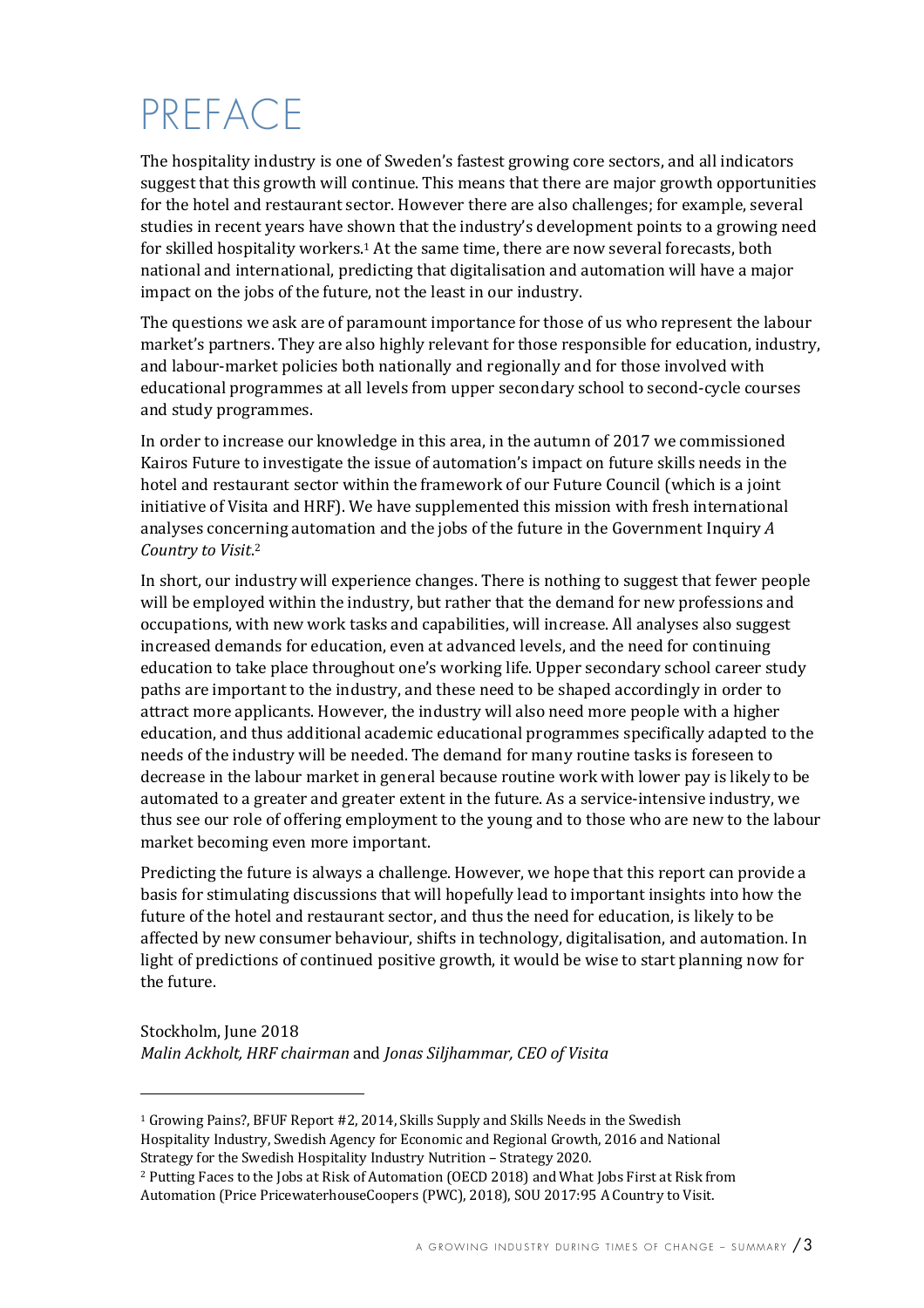# 1/INTRODUCTION

#### **Sweden's fastest growing core sector**

The hospitality sector is one of Sweden's fastest growing core sectors. Tourism consumption amounted to SEK 317 billion in 2017, an increase of 7.4 % compared with 2016. Tourism consumption in Sweden by visitors from abroad generated SEK 134 billion in revenues, an increase of 11.4  $%$  from 2016 to 2017.<sup>3</sup> The hotel and restaurant sector, which is part of the hospitality industry, employed about 192,000 individuals in 2017.4

All indicators suggest a continued increase in tourism. According to international assessments, global travel and tourism will increase by about 3 %per year until 2030. This means that there are major growth opportunities for the hotel and restaurant sector. However there are also challenges, and the future supply of skills and the question of how education can better match these needs are two of the issues we deal with in this report.

Other challenges that the hospitality industry has to deal with are those relating to global changes that affect travel.<sup>5</sup> The population of the world is becoming older, richer, and healthier, which leads among other things to an increasing average age and a larger middle class. Changes in the political landscape and reduced growth rates in other countries can also have consequences, and social, ecological, and financial sustainability will continue to be the focus of developments within the industry.

#### **Purpose of the project**

The BFUF has previously examined the future supply of expertise in the hospitality sector.<sup>6</sup> This new report has a stronger focus on the effects of automation and digitalisation.

With automation, digitalisation, artificial intelligence development, and other technologies, certain tasks will disappear and new ones will be created. In order to increase our knowledge in this area, in the autumn of 2017 we commissioned Kairos Future to study the issue of automation's impact on the industry and to develop forecasts for future skills requirements in the hotel and restaurant sector. This investigation has been complemented by recent international analyses of automation and future jobs, as well as an analysis of competency and educational programmes in the Government Inquiry *A Country to Visit.*<sup>7</sup>

The *A Growth Industry During Times of Change* report gives an idea of how the sector might look in 2030 with regards to the number of employees in different traditional occupational groups. It also suggests new types of skills that might be found and describes how the sector's educational programmes need to be adapted accordingly.

<sup>&</sup>lt;sup>3</sup> Annual Accounts for Swedish Tourism 2017, Swedish Agency for Economic and Regional Growth.

<sup>&</sup>lt;sup>4</sup> Visit Barometer (May 2018)

<sup>&</sup>lt;sup>5</sup> Trend Report (Visit Sweden, 2017).

 $6$  Sweden's most attractive sector, BFUF Report  $\# 1$ , 2013 and Growth pain, BFUF Report  $\# 2$ , 2014. 

<sup>(1)</sup> Putting faces to the jobs at risk of automation, OECD 2018; What jobs are first at risk from automation, PricewaterhouseCoopers (PwC), 2018; and A Country to Visit – A Coherent Policy for Sustainable Tourism and a Growing Tourism and Hospitality Industry, SOU 2017:95.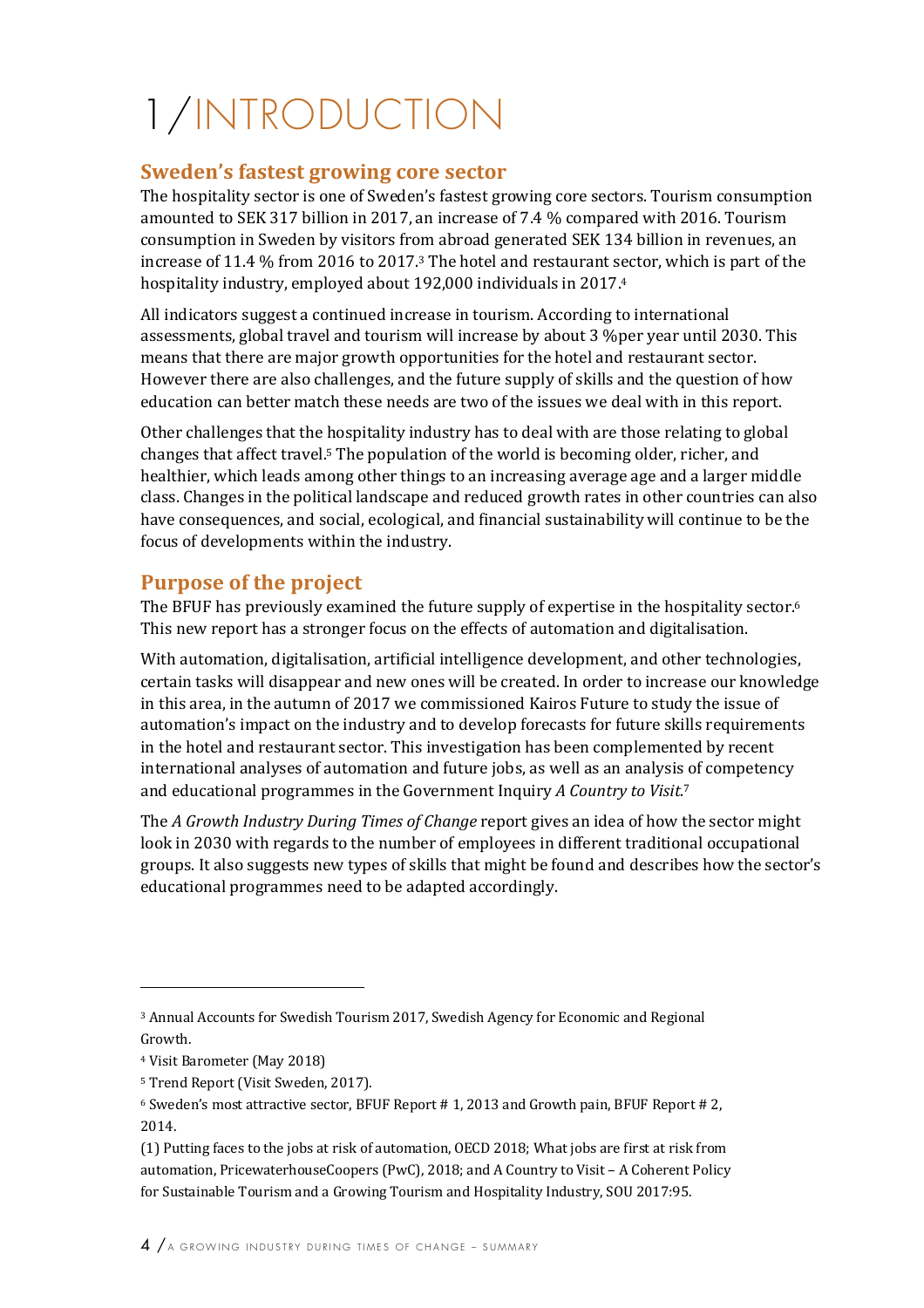# 2/SUMMARY CONCLUSIONS

#### **1 Massive urbanisation is a major factor propelling the growth of the sector**

In recent years, the population shift to urban metropolitan areas has increased, and an increasing number of Swedes have committed themselves to an urban, international lifestyle. Increased living in smaller spaces results in one spending more and more time outside the home, and the hotel and restaurant sector is growing in part due to this massive urbanisation and its associated new behaviours. For example, going out to eat or having a coffee has become a daily activity, and this has propelled the hospitality industry.

#### **2** The industry is growing and becoming increasingly diversified

Increased national and international tourism, gourmetisation, and general prosperity growth among large sections of the population are propelling the industry's growth, and different parts of the industry are becoming more specialised because increased volume allows the opportunity to focus on narrower segments. Digitalisation and automation have propelled advancements in the efficiency and speed of many tasks, but the industry still relies heavily on the genuineness of human interactions and the provision of personal service. In addition, the gourmet trend has led to affects on consumption vis-à-vis premium products and services, and more and more people are willing to pay more for food and beverage experiences.

#### **3** Traditional jobs within the sector are expected to decline

Despite predicted positive growth in the industry, the total number of employees in traditional sector jobs is expected to decrease in the long run due to increased digitalisation and automation. According to Kairos Future's estimates, it is reasonable to assume that between 25 and 60 % of the traditional jobs in the sector will be automated by 2030. How fast and to what degree the automation will have impacts depends upon the incentives, such as costs for employees, anticipated productivity gains, and the costs for the automation itself, but also pure quality gains with automation such as higher levels of service. Large companies and companies with large workplaces have better opportunities to benefit from automation than do smaller companies and units.

#### **4 New roles and jobs are added**

Roles and tasks related to creativity, perception, motor skills, and social skills are difficult to automate and are likely to increase in value. If the sector adapts quickly to the new conditions, many of the traditional jobs are likely to change in order to better match the new challenges in the future. Complex tasks like solving unexpected problems, reading and responding to moods and situations, creating new menus, helping and educating guests, and making beds are difficult to automate. While these are likely to still be important roles for people in 2030, the industry as a whole will also need new types of services such as SaaS (Software as a Service) or RaaS (Robot as a Service) delivered by actors outside the hospitality industry.

With workplaces where people and machines work together, new demands are placed on both employees and managers, and being able to teach a robot, being able to act as a problem-solver when technology fails, or being able to train the company's AI in new areas of knowledge will become desirable skills in an increasingly automated sector.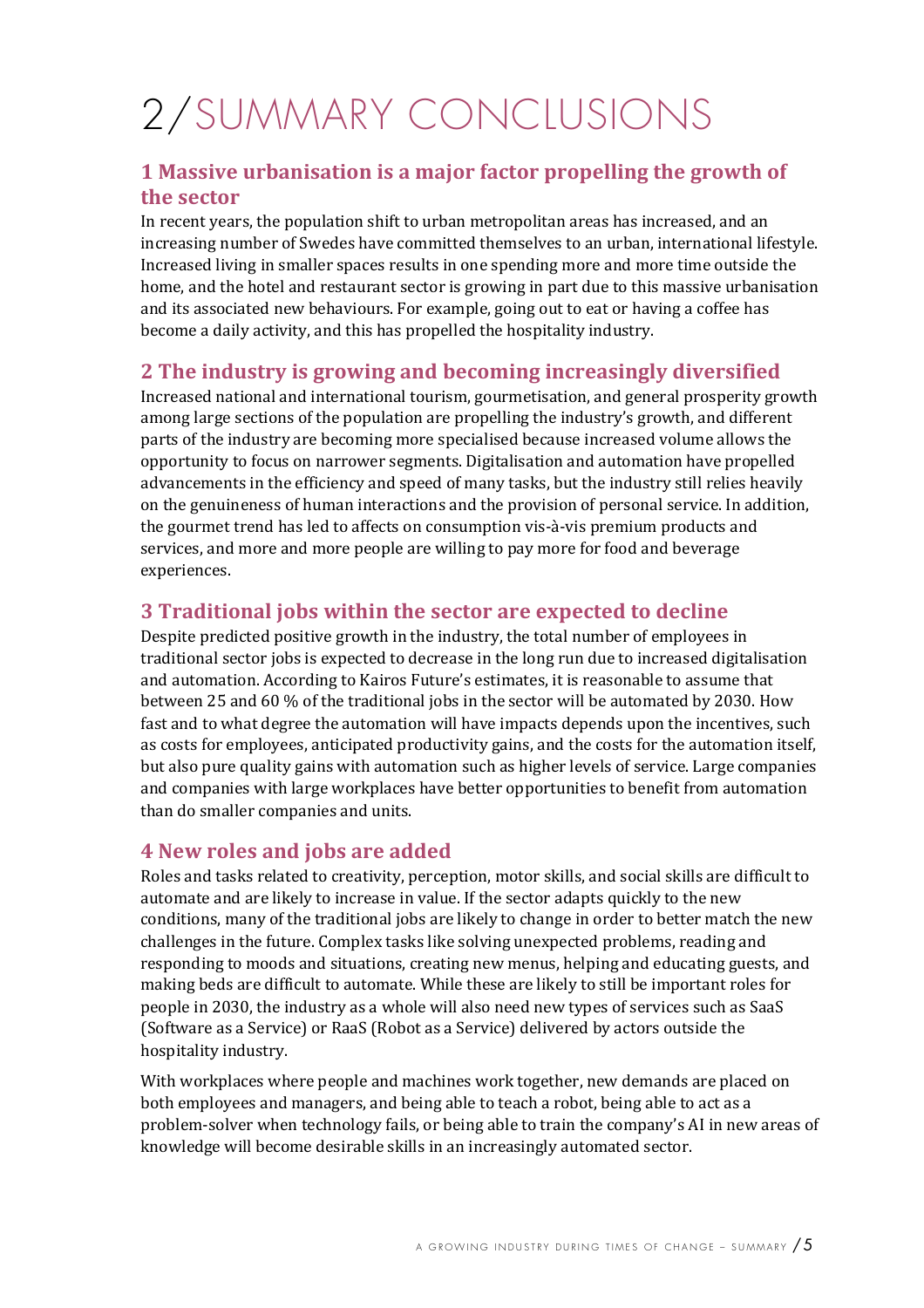#### **5** The staff turnover is a greater challenge than that posed by the **future growth of automation**

The hotel and restaurant sector currently have a yearly turnover of 25  $%$  of its staff. Recruiting competences is a greater challenge than that posed by the predicted growth in automation. The competition for competent and skilled employees is fierce, both between industries and among companies within the same sector. Finding, developing, and maintaining expertise will become the central issue over the next 10 years.

#### **6 Individuals with a low level of education and young people in the risk zone**

All analyses indicate that individuals with low education and youth will generally be harder hit by developments in automation. Some of the routine tasks within hotel and restaurant work can be expected to be automated, such as kitchen assistants and some cleaning and service provision, and thus many of the jobs young people currently have during their academic studies and that they often obtain as their first job after graduating will be able to be automatised. This implies that education must, to a greater extent than today, and especially in the upper secondary schools, teach new skills and offer internships. This also means that education at higher levels can be expected to be increasingly demanded by companies in the hotel and restaurant sector.

#### **7** Need for an open and flexible educational programme structure

Training at all levels must be better adapted to new opportunities and challenges. Industry slippages are occurring right now, therefor the capacity of development and adaption will be much needed. The educational system needs to be re-designed with a more flexible, open and clear structure. Making a career in the hospitality industry would be easier with more structured transitions between the educational system and working life.<sup>8</sup> This imposes requirements for good cooperation between the Swedish National Agency for Education, the Swedish Public Employment Service, the educational system, those responsible for promoting regional growth, and, in particular, the industry itself, and a primary goal of such work would be to formulate needs and offer workplace-based internships for students studying at uppersecondary schools as well as at universities and other institutions of higher education.<sup>9</sup>

<u> 1989 - Johann Stein, marwolaethau a bh</u>

<sup>&</sup>lt;sup>8</sup> A Country to Visit – A Coherent Policy for Sustainable Tourism and a Growing Tourism and Hospitality Industry, SOU 2017:95.

<sup>&</sup>lt;sup>9</sup> The summary conclusions are based both on Kairos Future's assignment and BFUF's own analysis.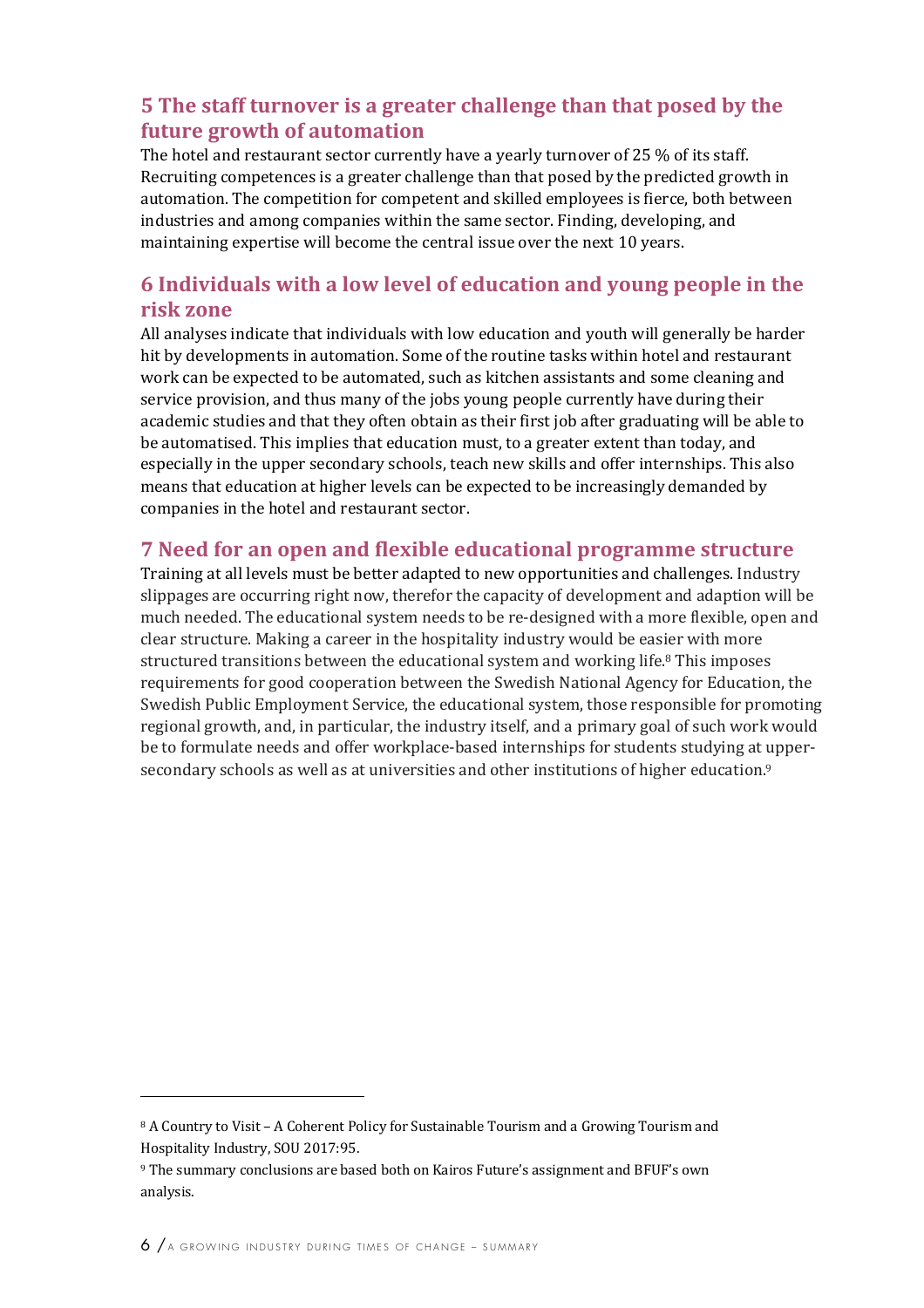## 3/KAIROS'S PICTURE – THE INDUSTRY AND THE GREATER WORLD AROUND US

### Twelve trends as we approach 2030

Kairos Future has used the following twelve trends as the starting point for its analysis and forecast. 

#### **1 Massive large-scale urbanisation continues**

The metropolitan areas are growing as a whole, and the growth rate has accelerated in the  $21$ <sup>st</sup> century. The move from smaller towns to big cities and their surrounding areas is expected to continue.

#### **2 Compact housing accommodations become more common**

Almost every fifth inhabitant in Sweden lives in one of the three metropolitan municipalities. Stockholm has the lowest average housing space per person. More and more people are forced to live and build their lifestyles based on the conditions offered by compact housing.

#### **3 Increased travel and tourism**

International travel continues to increase. Tourism consumption in Sweden from visitors from abroad amounted to SEK 134 billion in 2017, an increase of 11  $%$  compared with the previous year. The largest foreign markets are Norway (3.4 million overnight stays) followed by Germany (3.0 million) and Denmark (1.1 million). According to international assessments, global travel and tourism will increase by about 3 % per year until 2030.

#### **4 Increased diversity**

The cultural diversity in Sweden is increasing on many levels and along many dimensions, and increasing differences in lifestyles, group belongings, and identities are evident. Everything will likely become more homogeneous in the society of the future, and product and service offerings will be less and less standardised. An increased segmentation of the supply is thus to be expected.

#### **5 Knowledge about food and drink increases**

The trend for knowing about and being able to evaluate food and drink is still strong, but it is now more about sustainability and authenticity.

#### **6** Everything becomes an experience

An increasing proportion of consumption is spent on "experiences" instead of consumption or capital goods. Participating in something is often valued more than owning something, and the experience industry is growing both nationally and globally. Much of the latest developments in experiences are digitally driven, but as a counter-trend to digitalisation the experiences that cannot be digitised are perceived as more valuable by the consumer.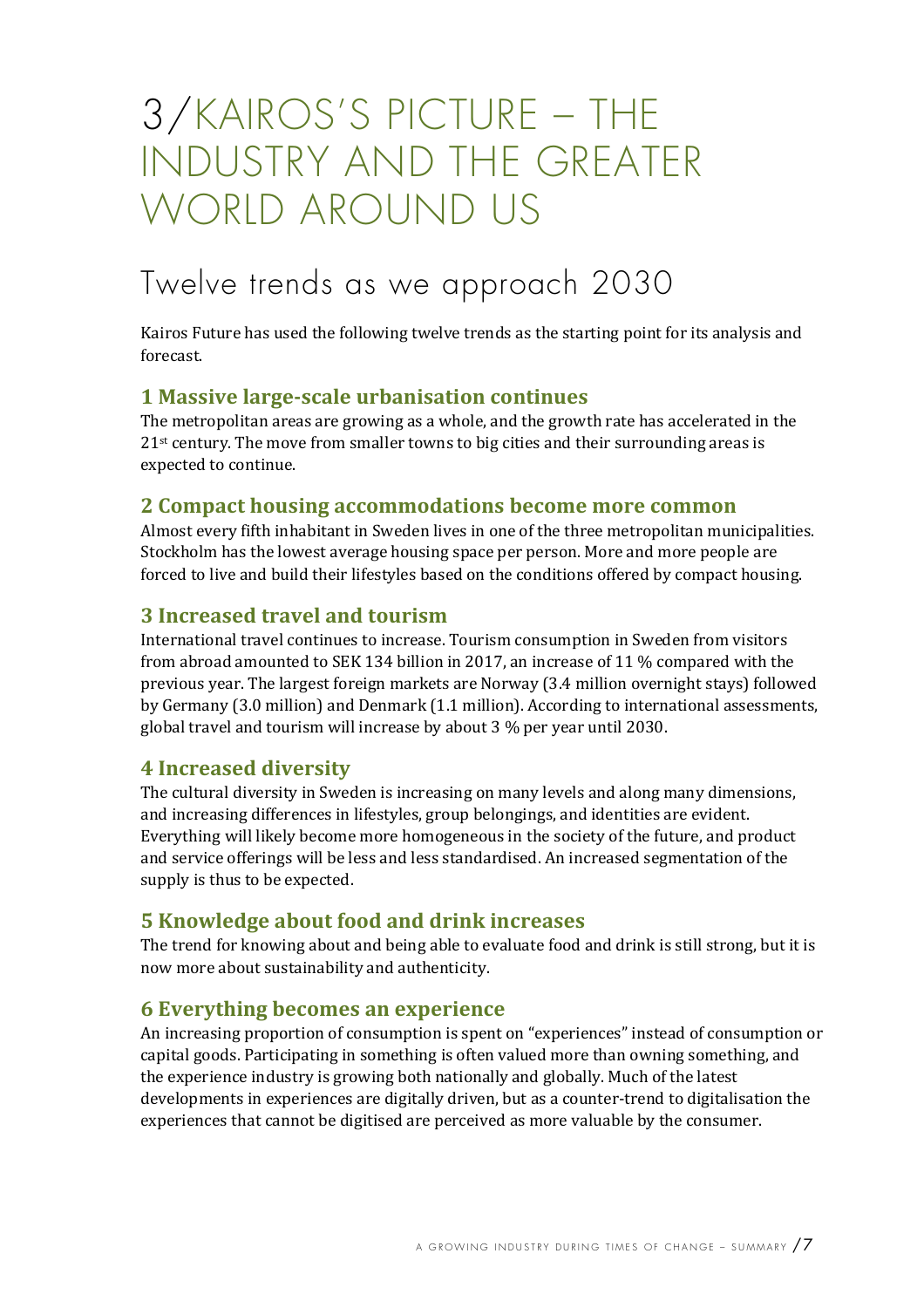#### **7 Premium experiences are increasing**

With increasing material standards, there is space for luxury and gourmet variants of a wide variety of goods and services. There is a downward trend in the consumption of luxury goods, but exclusive services and experiences have increased.<sup>10</sup> Authenticity has a premium for consumers today, and the origin of the product and storytelling around the brand are important.

#### **8** "Rurbanisation" and longing for the countryside

Urbanisation is characterised by increased interest in rural settings and contact with nature. Urban farming is a strongly growing lifestyle trend, and arable plots of land for cultivation are increasingly seen in urban areas, and growing edibles on one's balcony is becoming increasingly trendy. The demand for and sales of organic products continues to increase,  $11$ and this can be seen as an expression of our longing for what is natural and healthy.

#### **9 Zero friction life is becoming more and more desirable**

When time and energy become ever more valuable resources, simplicity and accessibility become increasingly important. We become less tolerant of everyday disturbances, and our lives depend upon everything running smoothly. The industry's *just-in-time* concept is on its way into the private life of individuals. A Nordic survey found that time and energy are the currencies where the greatest shortage is seen, more than money.<sup>12</sup>

#### **10 Digitalisation and automation are accelerating**

Technology is increasingly integrated into our everyday lives. Today, almost everyone has their smartphone by their side 24 hours a day. We search for, evaluate, choose, book, and pay for our experiences directly online. New technology areas such as virtual reality, augmented reality, and mixed reality, where technology integrates with our reality, are increasing rapidly. By 2030, virtual reality will likely be difficult to distinguish from the real world.

#### **11 Flexible working life**

In many operations, employees are no longer bound to specific geographic locations or specific hours of the day to perform their work. More and more cafés, restaurants, hotel lobbies, and lounges are designed to be able to function as work and meeting places.

#### **12** "The gig economy" becomes more widespread

Digitalisation establishes the preconditions for "on-demand" and the "gig economy," where digital platforms establish large-scale, effective marketplaces. Platforms such as www.jobble.com in the United States make it possible to post potential missions and to find those willing to complete them quickly.

 $10$  "Report Luxury spending is down, while global instability is up," Forbes, 2017.

<sup>11</sup> http://www.ekoweb.nu

<sup>&</sup>lt;sup>12</sup> Kairos Future/Inwido (2014).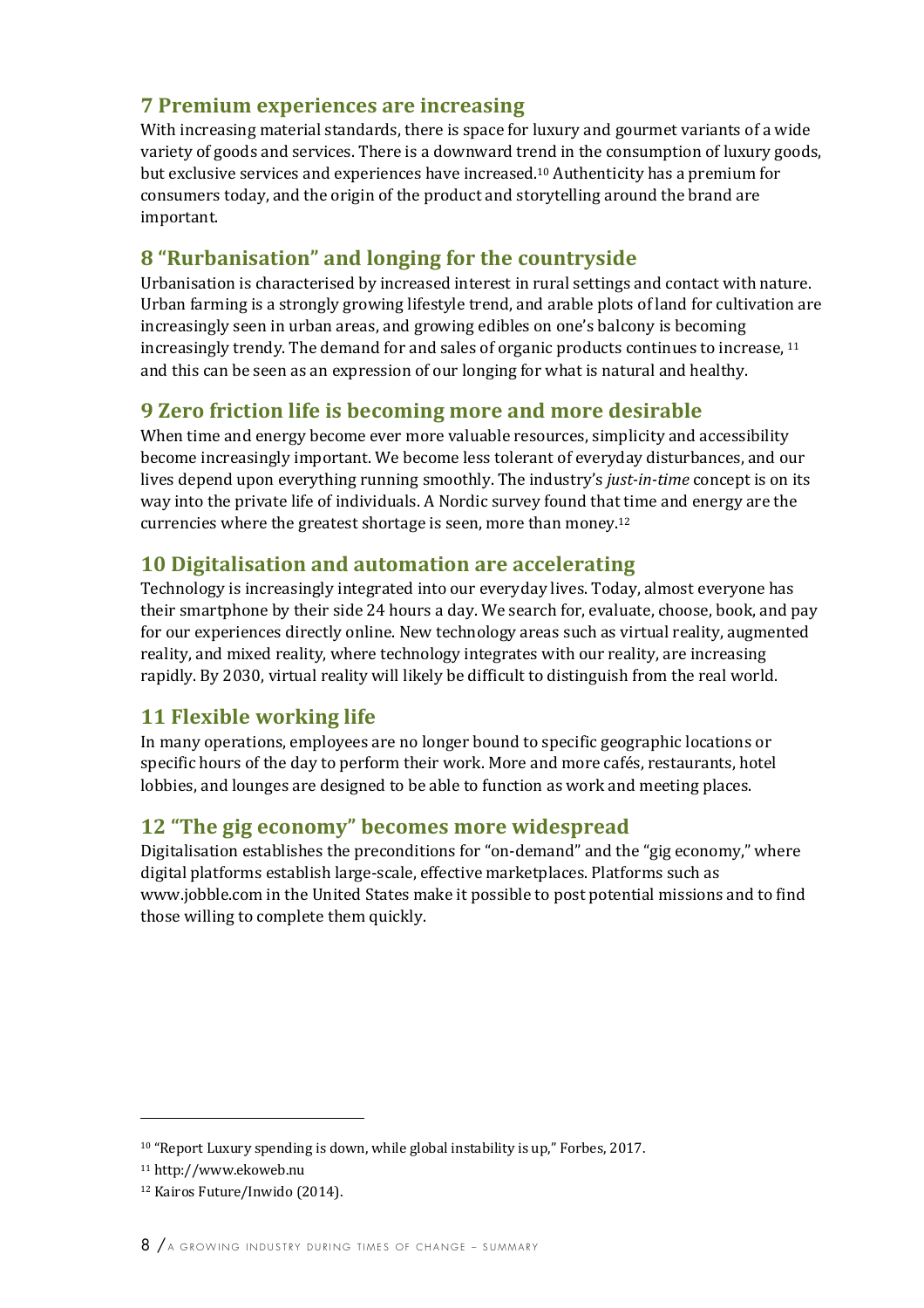### Trends and the sector

The net effect on the sector of the change processes we are now faced with is summarised as follows: The sector is *growing*, it is becoming *diversified* into increasingly separate and specialised parts, and *automation* will play a major role in the sector's future needs for skills and expertise.

Overall, several trends in the world interact with the fact that the hotel and restaurant sector is growing strongly. The sector's outlook is good, and this is supported by several trends. Strong population growth in major regions, combined with prosperity, provides a comprehensive and sustained lifestyle change towards more socialising and more food and drink outside the home.

Current trends make up the basis of Kairos Future's forecast of sector growth over the next ten years, where demands from both Sweden and abroad are expected to continue to increase. 

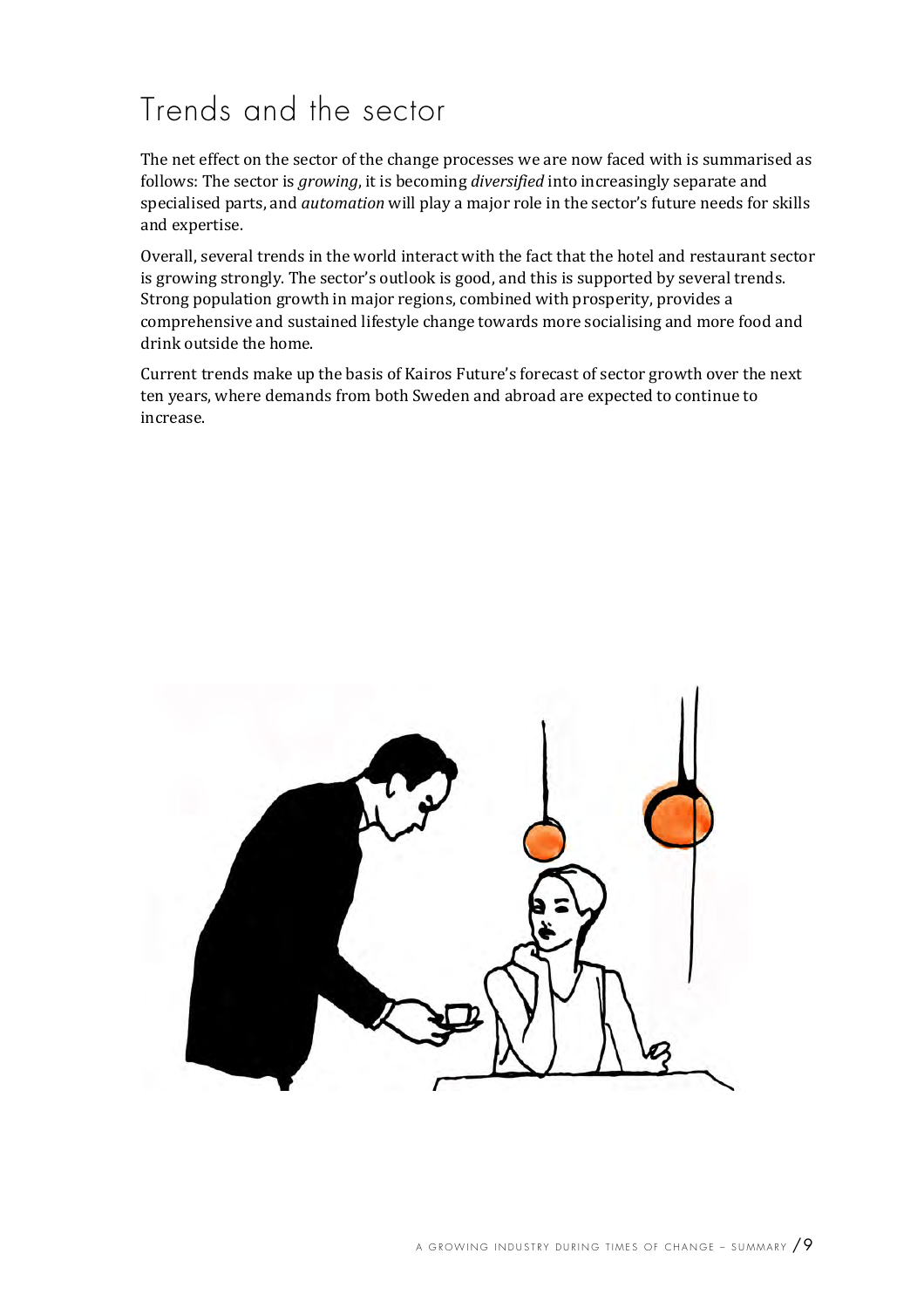# 4/KAIROS'S FORECAST – THE SIZE OF THE SECTOR IN 2030

Kairos Future's forecast of the sector's future production volume and staff needs is based on the high probability that the hotel and restaurant sector will continue to be a growing industry in the coming decade. The forecast for the future skills needs in the hotel and restaurant sector is the result of a balanced projection of the development of a large number of unknown factors. The result is a description of a possible future.

### Household consumption

By 2030, Sweden's population is estimated approach 11.3 million inhabitants. Total consumption per person in kronor has risen steadily since the turn of the millennium despite cyclical changes. Kairos Future assumes that this development will continue the same way.<sup>13</sup> Today, consumption of hotel and restaurant services accounts for a larger share of household spending.

#### **Increased consumption from SEK 114 billion to SEK 213 billion by 2030?**

If the trends continue as Kairos Future predicts they will, Swedish households' consumption of hotel and restaurant services will grow from approximately SEK 114 billion today to approximately SEK 213 billion in 2030, an increase of 86 % (adjusted for current prices). Consumption of restaurant services is expected to increase significantly more than the consumption of hotel services because it is becoming increasingly common to eat and drink outside the home. There is, of course, a limit to the proportion of consumption that might be able to consist of restaurant visits, but Kairos Future's assessment is that we have not approached this situation yet. The forecast for 2030, with approximately 6.8  $%$  of meals being taken outside the home, is still far lower than most southern European countries today.<sup>14</sup>

### Consumption by visitors from abroad

The consumption by visitors from abroad is more difficult to model than the consumption by Swedes themselves. The total of all guest nights by visitors from abroad in hotels, youth hostels, camping, and holiday camps/villages in 2030, based on forecasts, is close to 19.5 million guest nights, compared to approximately 15.6 million in 2016, an overall total increase of approximately 25 %. This means an average annual increase of about 1.6 %.

#### **SEK 41 billion from tourists from abroad in 2030?**

Kairos Future forecasts an increase in foreign tourists' hotel and restaurant consumption from about SEK 30 billion in 2016 to nearly SEK 41 billion in 2030 (adjusted for current prices), an increase of 37 %.

 $13$  Kairos Future assumes that the average trend since 2000 will continue at the same rate to 2030. This assumption is made throughout the report when estimating the forecasts. <sup>14</sup> http://ec.europa.eu/eurostat/statisticsexplained/index.php/

File:Table\_6\_COICOP\_MSs\_Total.png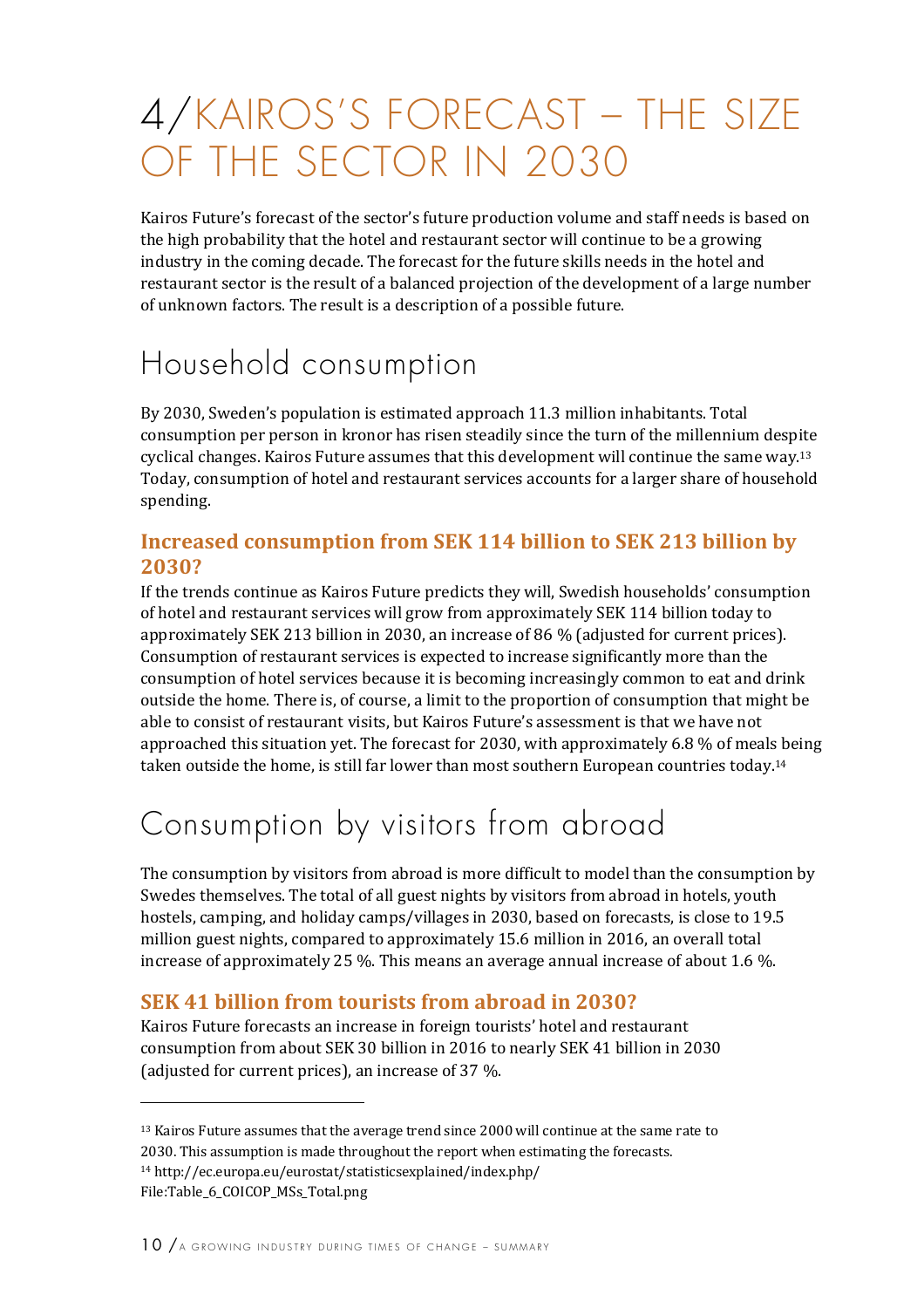### Business enterprise and governmental consumption

#### **SEK 83 billion from companies and governmental authorities in 2030?**

From 2000 there has been a stable, linear, positive trend in consumption by business and governmental authorities. This shows no signs of decline, and there are no clear signs from the outside world of anything that will affect this trend. If this assumption holds, this represents an increase in business and governmental authorities' hotel and restaurant consumption from some SEK 54 billion in 2014 to almost SEK 83 billion in 2030 (adjusted for current prices), an increase of 53.7 %.

### Total consumption

#### **2030: SEK 337 billion**

When Kairos Future combined the three sources of demand (households, tourists from abroad and business enterprise  $&$  governmental consumption) they found a predicted increase in consumption to SEK 337 billion by 2030, an increase of approximately 83 %. Note that the forecast does not encompass all sectors that can be considered as a part of the hospitality industry. For example, Kairos Future excluded shopping and the experience sectors and only dealt with the hotel and restaurant sectors. On the other hand, restaurant consumption by local residents is also included, even though this is not ordinarily included as part of the hospitality industry.



Figure 1. Total forecast of total consumption of hotel and restaurant services, in SEK thousands (adjusted for current prices).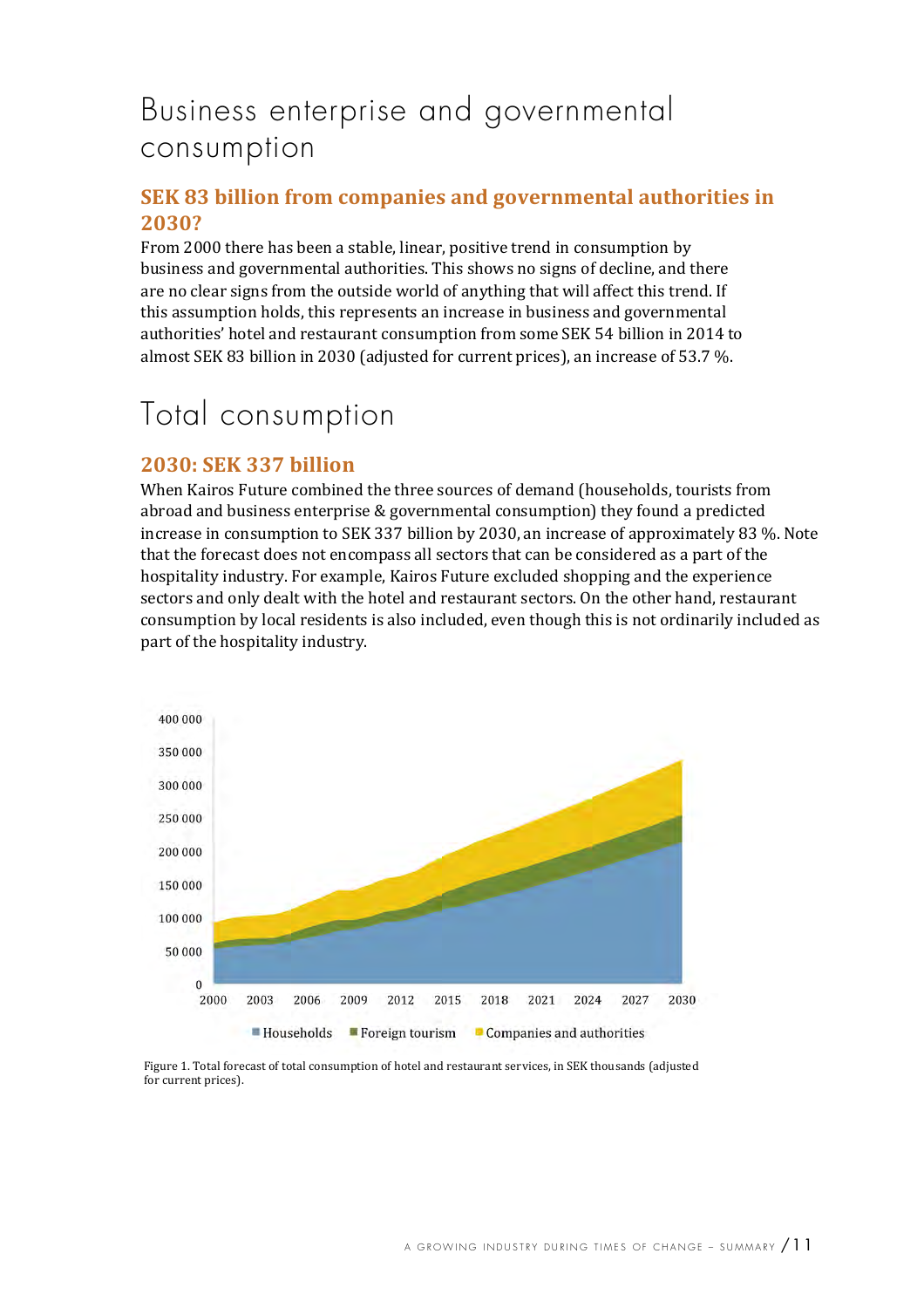### How many people need to be employed in the sector to meet demand?

During the period 2000–2016, the number of annual jobs in the sector went from about 77,000 to close to 130,000.<sup>15</sup> Consumption has increased at an even quicker pace; the sector produced services worth approximately SEK 947,000 per employee in 2000 and about SEK 1,203,000 per employee in 2015, an increase of 27 %.

The explanations for an increase in the value of output per employee include both real increases in productivity and value as well as inflation. The relationship between productivity, quality improvements, inflation, and sector-specific price increases is complicated, but Kairos Future does not see any signs of a clear breakout trend in any of these factors. The safer alternative is to depend on the still fairly clear trend in the measure "nominal production output value per employee," namely a relatively steady increase per year. By 2030, every employee in the hospitality sector in Sweden is expected to produce approximately SEK 1,366,000, an increase of approximately 14 %.

### The role of automation

Consumption will grow in the future, but will the need for labour grow at the same rate?

Kairos Future's survey of leaders in Sweden shows that automation affects Swedish hospitality companies to a greater extent than other sectors and that about 20 % of the jobs in the sector could be automated using currently available technology.<sup>16</sup> Because this transition to automation has not already occurred, there is a lack of time and a hesitation in taking on large investment costs. Automation has played the greatest role in information and booking, but the industry leaders interviewed here see the largest difference in the future being the provision of more advanced services.

Digitalisation has the same effect in the hotel and restaurant sector as in other sectors, and it reduces the need for some skills and increases the need for others. As in so many other industries, knowledge in the meeting between man and machine and how we can work sideby-side in the best way is required.

Work tasks linked to solving unexpected problems, reading and responding to situations and moods, creating new menus, making beds, and planning and coordinating activities and evaluating their outcomes will most likely continue to be performed by people in 2030.<sup>17</sup> One hundred % automation is very unlikely. Research points to an estimate that approximately one-third of the staff of a company will need to be involved in roles such as floor walkers/greeters and will be sort of problem solvers and quality reviewers who are available to deal with issues or problems when they arise.<sup>18</sup>

 $15$  The number of employees refers to the annual average for the number of employees converted to full-time employees, as reported in the company's Annual Report. Statistics Sweden.

<sup>&</sup>lt;sup>16</sup> How is Swedish tourism affected by automation? (Kairos Future, 2015).

<sup>&</sup>lt;sup>17</sup> The conclusions are based on Kairos Future's overall assessment of insights from researchers and sector experts.

 $18$  Professor Stanislav Ivanov (Varna University of Management, Bulgaria, 2017).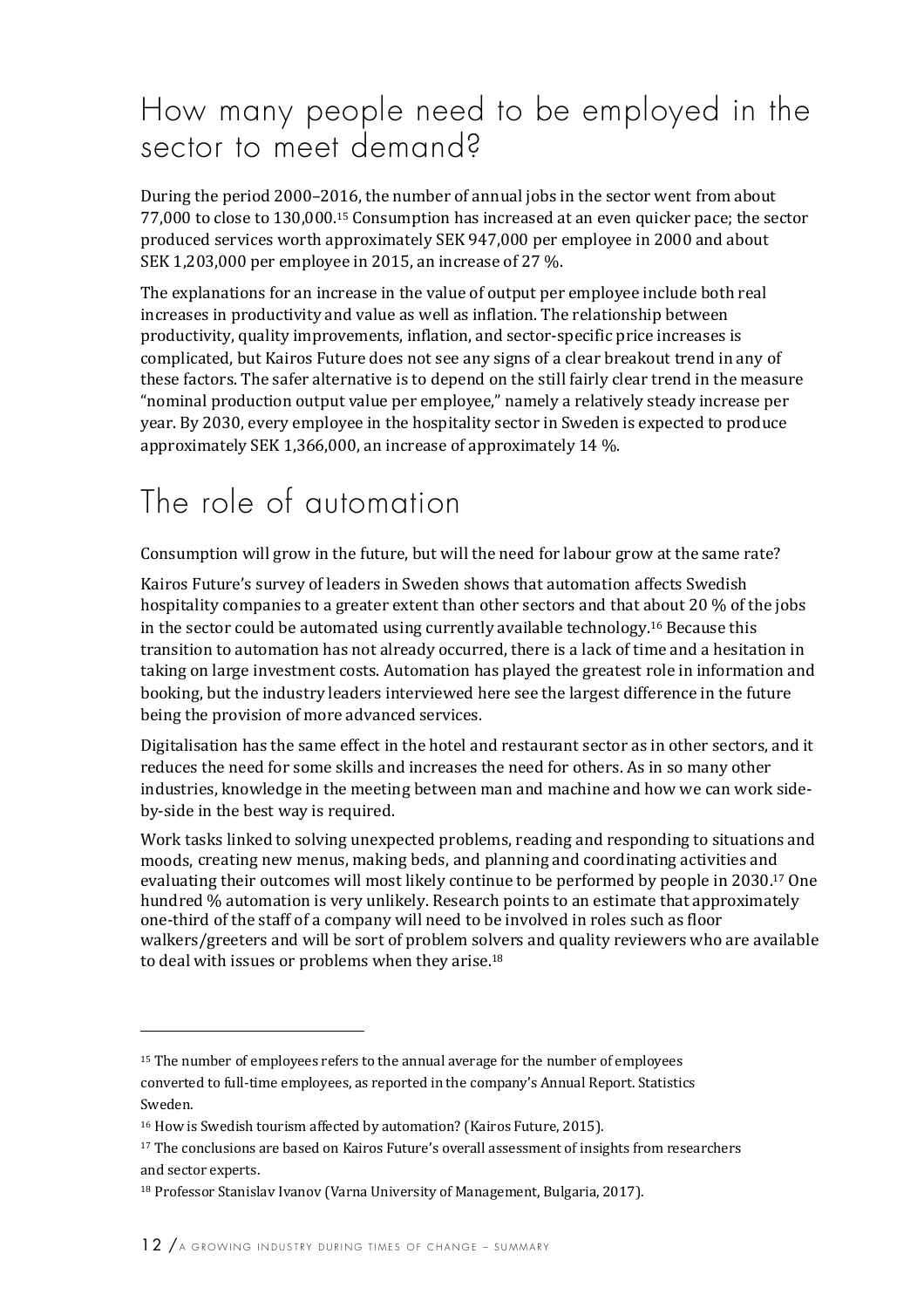Work tasks that are easy to automate include hotel check-ins, online searches for information, and robots that take care of room service or respond to questions from guests in any of a number of languages.

#### **What is possible - is not always desirable**

Few can actually imagine replacing the human contribution in the service experience with a robot.<sup>19</sup> At the same time, we increasingly accept technology in our everyday lives, especially if it creates greater value in terms of efficiency and freeing up time.

The hotel and restaurant experiences will probably take two directions – "high tech" and "high touch". In order to push prices, offerings with a high degree of automation will be needed. However when most of the service process is digitalised (and thus becomes duplicable), the personal touch and human touch might become increasingly valuable.<sup>20</sup> Experiences where people are integrated can be priced 2–3 times higher.<sup>21</sup> The demand for each respective experience will be able to be calculated according to the customer's needs; for example, the stressed business traveller might perhaps desire an impersonal hotel or fast food meal, while the weekend traveller might appreciate more personal service. In the future, companies can compete with their *service profile* to an increasing extent due to the fact that it is difficult to profile oneself with function, but much easier with passion and feeling.

#### The speed of automation depends on the incentives

The decisive factors for how quickly and comprehensively companies take on the new technology are the purchase cost and "return on investment." Even the quality will be a decisive factor. Today robots and technical solutions can sometimes be perceived as slow and having a high margin of error, but what happens when technology improves and becomes faster? Automation can also provide benefits such as safer delivery, availability 24 hours a day, and higher productivity, but certain actors are still likely to choose to position themselves in a premium segment by paying for human services.

Other incentives in addition to the economy will have an impact on the automation rate by 2030, primarily in public policy and society where labour market policies and regulations can affect the sector when many low-skilled workers are outside the labour market.

<sup>&</sup>lt;sup>19</sup> Kairos Future Travel Trend Report 2016 (SIFO and Bookatable, 2016).

 $20$  John Naisbitt discussed the phenomenon in his book High Tech, High Touch (1999), and as

early as in 1982 in his book Megatrends.

<sup>&</sup>lt;sup>21</sup> Stanislav Ivanov, Professor of Tourism Economics, Varna University.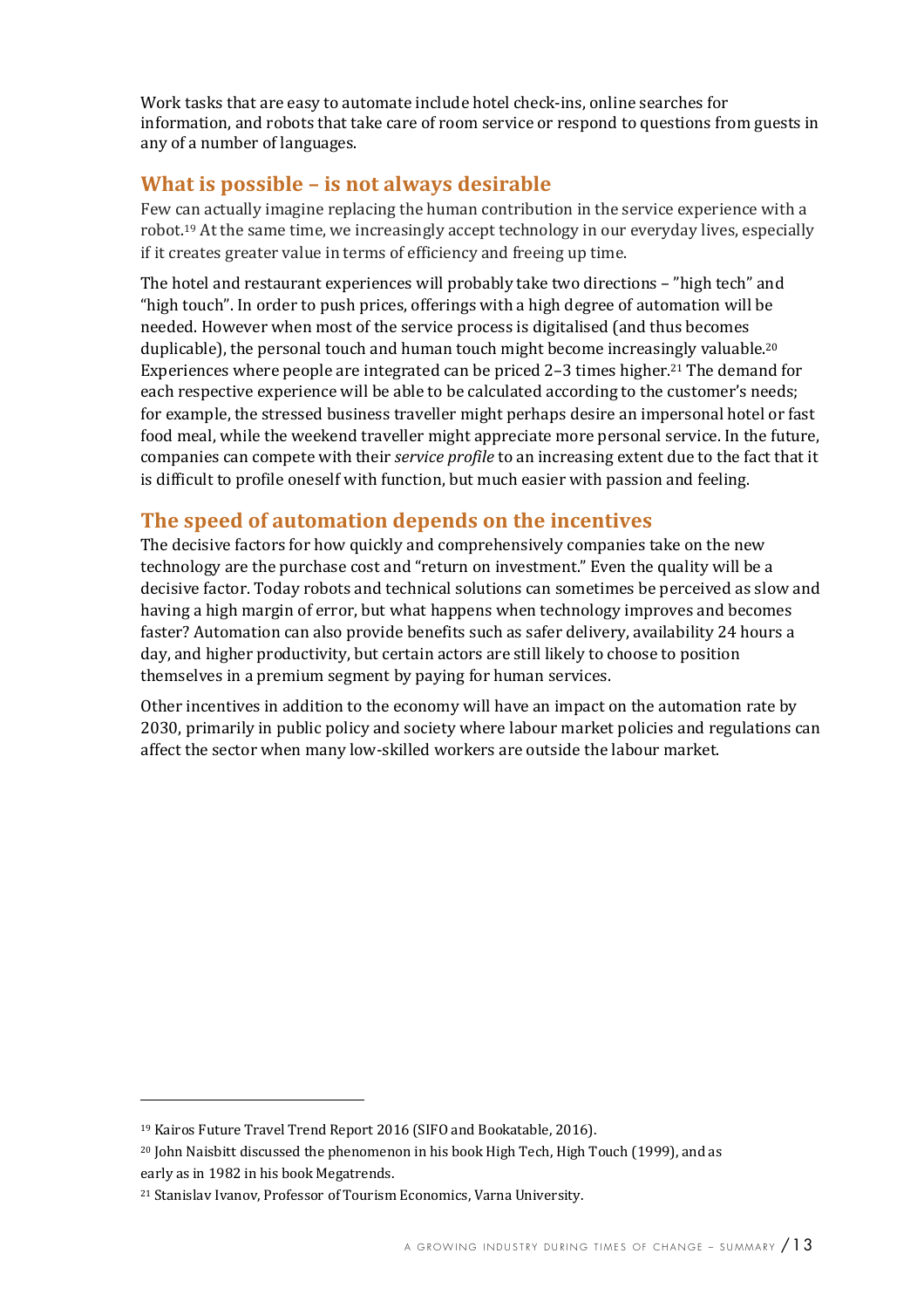# 5/KAIROS'S FOUR SCENARIOS FOR THE FUTURE

#### **What degree of automation can be expected in the hospitality industry (especially the hotel and restaurant sector) by 2030?**

There are a number of studies in this area that show in many ways the same picture – the hotel and restaurant sector is one of the sectors where automation and robotisation have the greatest potential. However, researchers do not agree on exactly *how much* the sector will be automated. Kairos Future presents four different scenarios for 2030. These are the basis for estimating the number of jobs in the traditional jobs (the occupations existing today) in the sector in the future.

### Scenario 1: No further automation

If no further work elements will be automated, which Kairos Future considers unlikely, by 2030 there will be about 209,000 employees in the hotel and restaurant sectors to cover the consumption needs.



Figure 2. Number of employees (annualised average) in traditional occupations in 2030 with Scenario 1. Source: SCB and Kairos Futures' own forecast.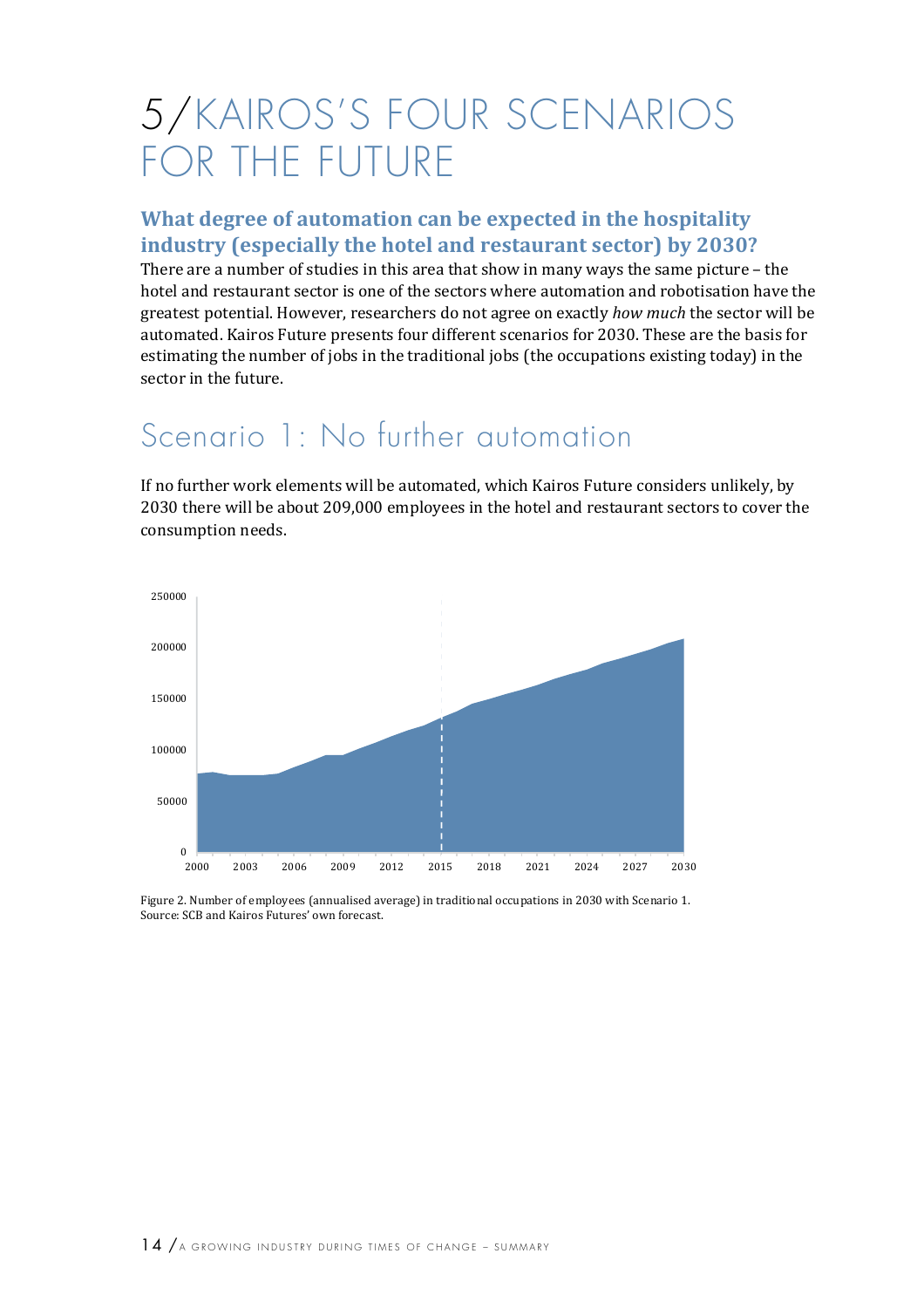### Scenario 2: McKinsey & Co.

In a recently published study, McKinsey & Co. has investigated the automation potential of different sectors in eight countries in Europe.<sup>22</sup> They find that Sweden is one of the countries with the greatest automation potential and that  $60\%$  of working time in the hotel and restaurant sector can be automated by 2030.

If their forecast comes true, about 83,600 employees in traditional jobs would need to be employed – about the same size of the labour force as in  $2006$  – despite growing consumption of hotel and restaurant services. Compared with Scenario 1, this means that the sector would need about 125,000 fewer employees, which is significantly fewer than today.



Figure 3. Number of employees (annualised average) in traditional occupations in 2030 for Scenarios 1 (blue) and 2 (green). Source: SCB, McKinsey & Co. and Kairos Future's own forecast.

<sup>&</sup>lt;sup>22</sup> Digitally-enabled automation and artificial intelligence: Shaping the future of work in Europe's digital front-runners (McKinsey & Co, 2017).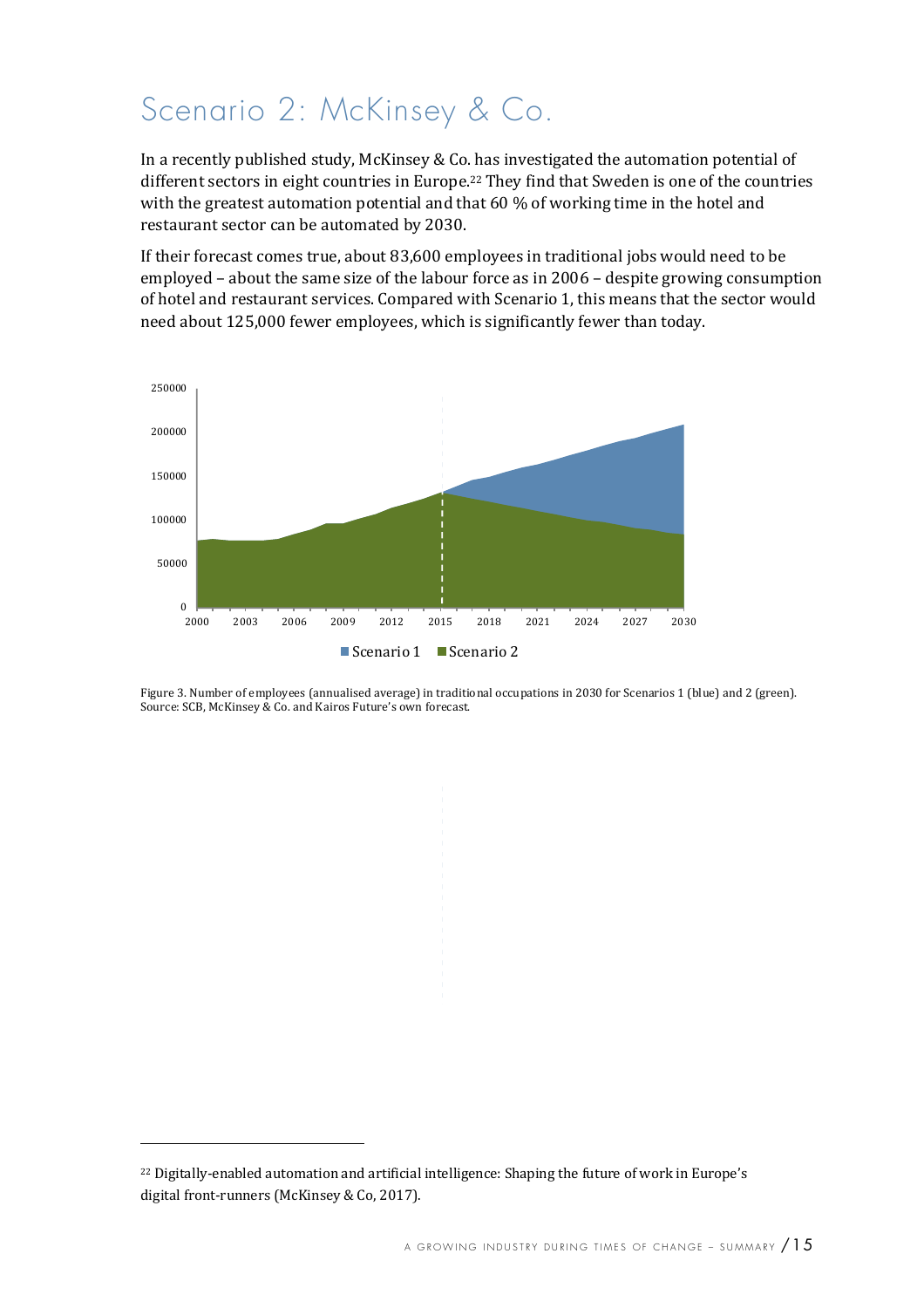### Scenario 3: Foundation for Strategic Research

The Foundation for Strategic Research, together with Stefan Fölster, has investigated how automation will affect individual professions.<sup>23</sup> The analysis shows that every other job in Sweden can be automated; however, in the hotel and restaurant sector, this can be considerably more. For example, about 95 % of receptionists' duties might be automated by 2030. 

#### Automation Potential

| Job                                             | <b>Degree</b> | Number 2015 Number 2030 |        |
|-------------------------------------------------|---------------|-------------------------|--------|
| Restaurant and kitchen workers (and<br>similar) | 89 %          | 32,527                  | 5,142  |
| Job responsibilities unknown                    | 50%           | 26.207                  | 18,169 |
| Cooks and cold-buffet                           | 88 %          | 18,634                  | 2,997  |
| Head waiter and waiters/waitress                | 88 %          | 13,982                  | 2,249  |
| <b>Cleaners</b>                                 | 64%           | 7.594                   | 3.749  |
| Hotel receptionists (and similar)               | 95 %          | 5.016                   | 327    |

Table 1. Automation potential for each occupational group.

Source: Foundation for Strategic Research and Statistics Sweden, Kairos Future's Processing.

According to Scenario 3, the sector will need approximately 46,000 employees (annualised average) in 2030 – which corresponds to approximately 35  $%$  of today's number. Compared to Scenario 1 in 2030, with no automation, this means that four out of five traditional jobs will be automated. 



Figure 4. Number of employees (annualised average) in traditional occupations in 2030 for Scenarios 1 (blue), 2 (green), and 3 (yellow). Source: SCB, McKinsey & Co., The Swedish Foundation for Strategic Research, and Kairos Future's own forecast.

 $23$  Every second job is automated within 20 years – Challenges for Sweden (The Foundation for Strategic Research, 2014).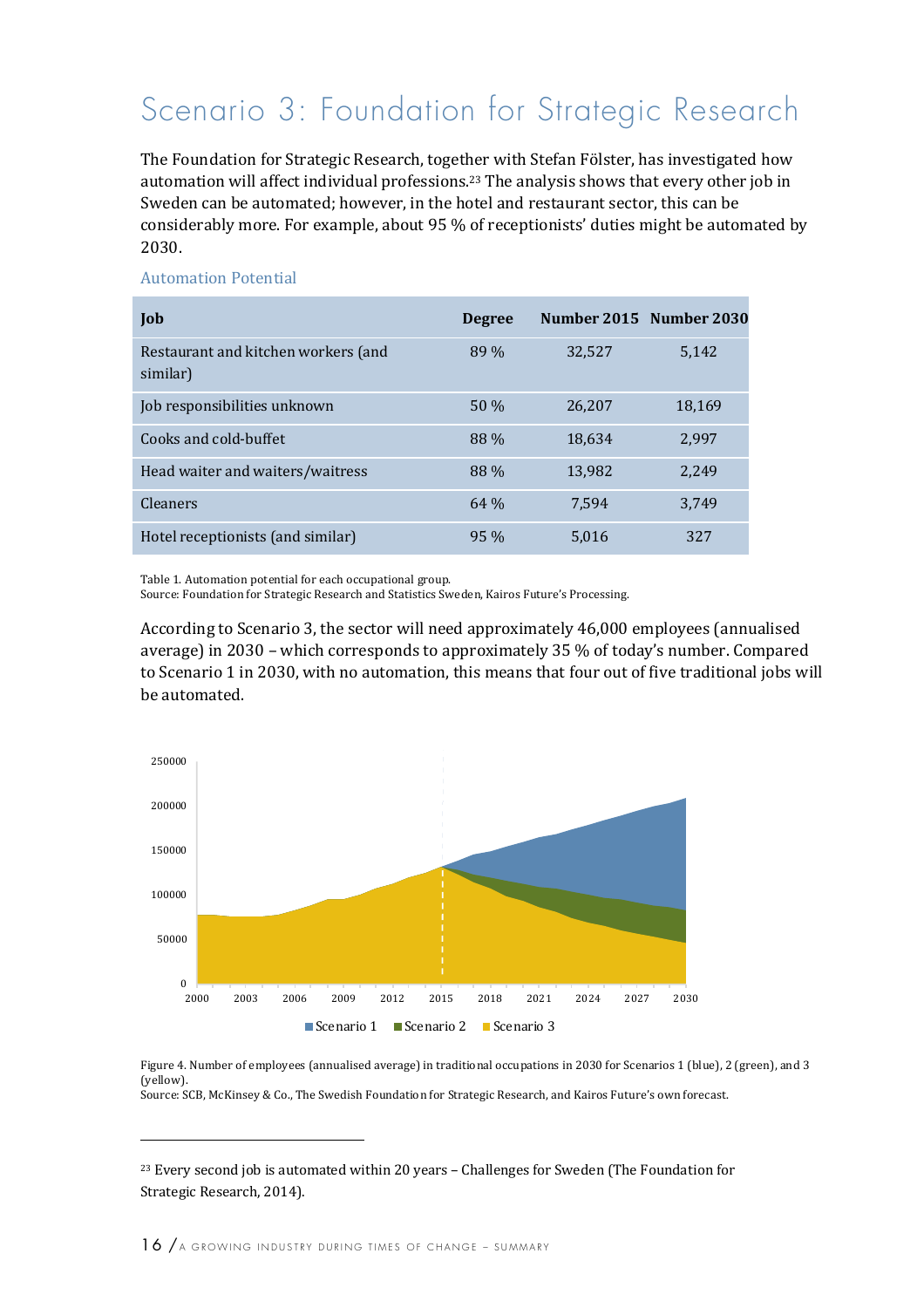### Scenario 4: Kairos Future's aggregate forecast

Kairos Future estimates that neither McKinsey's nor the Foundation for Strategic Research's proposals are particularly likely because they focus on automation potential rather than actual realisation. The fact that hotel and restaurant companies *can* automate a larger part of their workforce does not necessarily mean they *will*. In order to better elucidate a probable scenario, it is necessary to take certain external factors into account, primarily financial and political incentives. Another aspect is the wage structure and whether it will be financially advantageous to replace existing personnel with robots or AI.

An automation rate of 50  $%$  could potentially be able to reduce companies' costs by about 15 %, and an automation rate of 75 % could potentially reduce costs by some 20 %. In other words, there are financial incentives, so when automated solutions become cheaper than human employees, more and more companies will choose to automate. And when more and more companies choose to automate, other companies will be forced to keep up to keep costs down.

Consumers' attitudes toward automation are another aspect to consider. Will they still value hospitality and personal contact, or will this be out-prioritised when time becomes an everincreasing shortcoming?

#### **Total number of employees in traditional occupations in 2030**

250000 200000 150000 100000 50000  $\Omega$ 2000 2003 2006 2009 2012 2015 2018 2021 2024 2027 2030 Scenario 1 Scenario 2 Scenario 3 Scenario 4 - Kairos

Given a forecast of total consumption and a forecast of consumption per employee, as well as the estimation of the degree of automation for the sector, a final forecast of the number of employees in traditional occupations in the sector in 2030 can be made.

Figure 5. Number of employees (annualised average) in traditional occupations in the sector. Source: SCB, McKinsey & Co., the Foundation for Strategic Research and Kairos Future's own forecast.

Kairos Future believes that the most likely development lies in an automation rate between 25 and 60 %, that is, somewhere in the pink area in Figure 5. In such cases, the need for labour in the traditional hotel and restaurant sectors would be between about 84,000 and 157,000 individuals by 2030.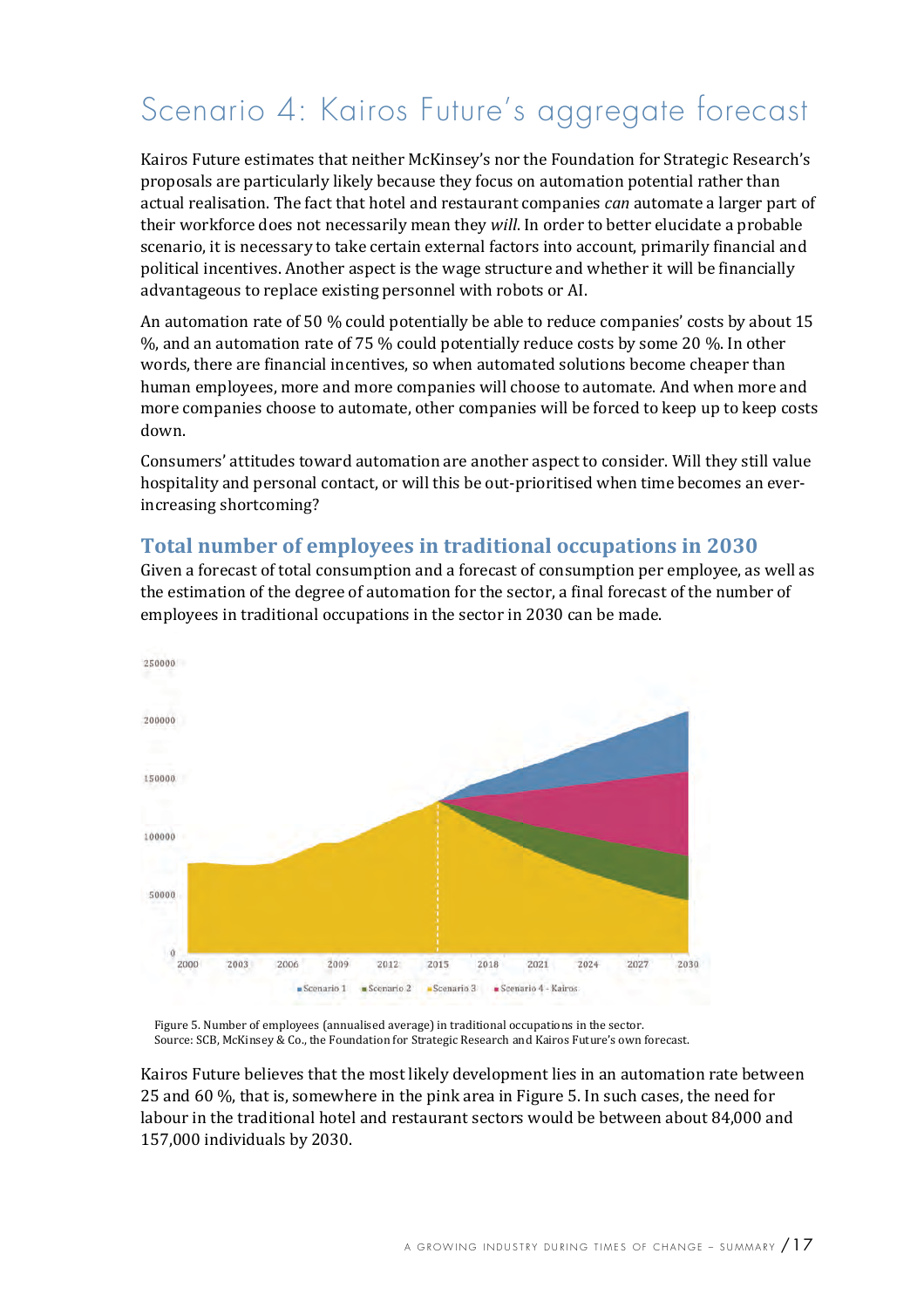The table below shows how many people are predicted to be employed in the respective traditional occupations in 2030 with 25  $\%$  and 60  $\%$  automation, respectively, on the presumption that the distribution of occupational roles is the same and that automation affects all occupations to the same extent.

| Number of employees in the hotel and restaurant industry with two different degrees of |  |  |
|----------------------------------------------------------------------------------------|--|--|
| automation                                                                             |  |  |

| Job                                             | <b>Number</b><br>2015 | <b>Share</b><br>2015 | Number 2030<br>at $25\%$<br>automation | Number 2030<br>at 60 $\%$<br>automation |
|-------------------------------------------------|-----------------------|----------------------|----------------------------------------|-----------------------------------------|
| Restaurant and kitchen<br>workers (and similar) | 32,527                | $21.6\%$             | 38,225                                 | 20,387                                  |
| Job responsibilities<br>unknown                 | 26,207                | 17.4 %               | 28,551                                 | 15,227                                  |
| Cooks and cold-buffet                           | 18,634                | 12.4 %               | 20,185                                 | 10,765                                  |
| Head waiter and<br>waiters/waitress             | 13,982                | $9.3\%$              | 16,830                                 | 8,976                                   |
| <b>Cleaners</b>                                 | 7,594                 | $5.0\%$              | 7,319                                  | 3,904                                   |
| Hotel receptionists (and<br>similar)            | 5,016                 | $3.3\%$              | 6,961                                  | 3,712                                   |

Table 2. Number of employees in traditional occupations 2030 with two different degrees of automation.

### Recruitment needs by 2030 in traditional occupations

Visita estimates that up to 40-45  $%$  of employees in the sector leave their employer every year, but they do not necessarily leave the sector altogether. Svenskt Näringsliy (The Confederation of Swedish Enterprise) estimates that the corresponding figure for the year 2016-2017 among business, hotel, and restaurant employees was about 37 %.<sup>24</sup>

This does not say how much staff turnover is at the sector level, that is, how many leave the sector entirely each year. The results from the survey sent out to employees, which was carried out within the framework of the previous "Growth Pains?" project<sup>25</sup> indicated that approximately 23 % of the employees planned to leave the sector within 1 to 2 years or earlier. 

This leads to an assumption of about  $25\%$  annual employee turnover at the sector level as an acceptable estimate. If one-quarter of those working in the sector leave every year and have to be replaced, and the sector continues to grow, the total recruitment requirements with various degrees of automation can be estimated.

 $24$  Fakta om löner och arbetstider 2017 (in Swedish) [Pay and working hours data 2017],

<sup>(</sup>Confederation of Swedish Enterprise, 2017).

<sup>&</sup>lt;sup>25</sup> Growing Pains?, BFUF Report #2, 2014.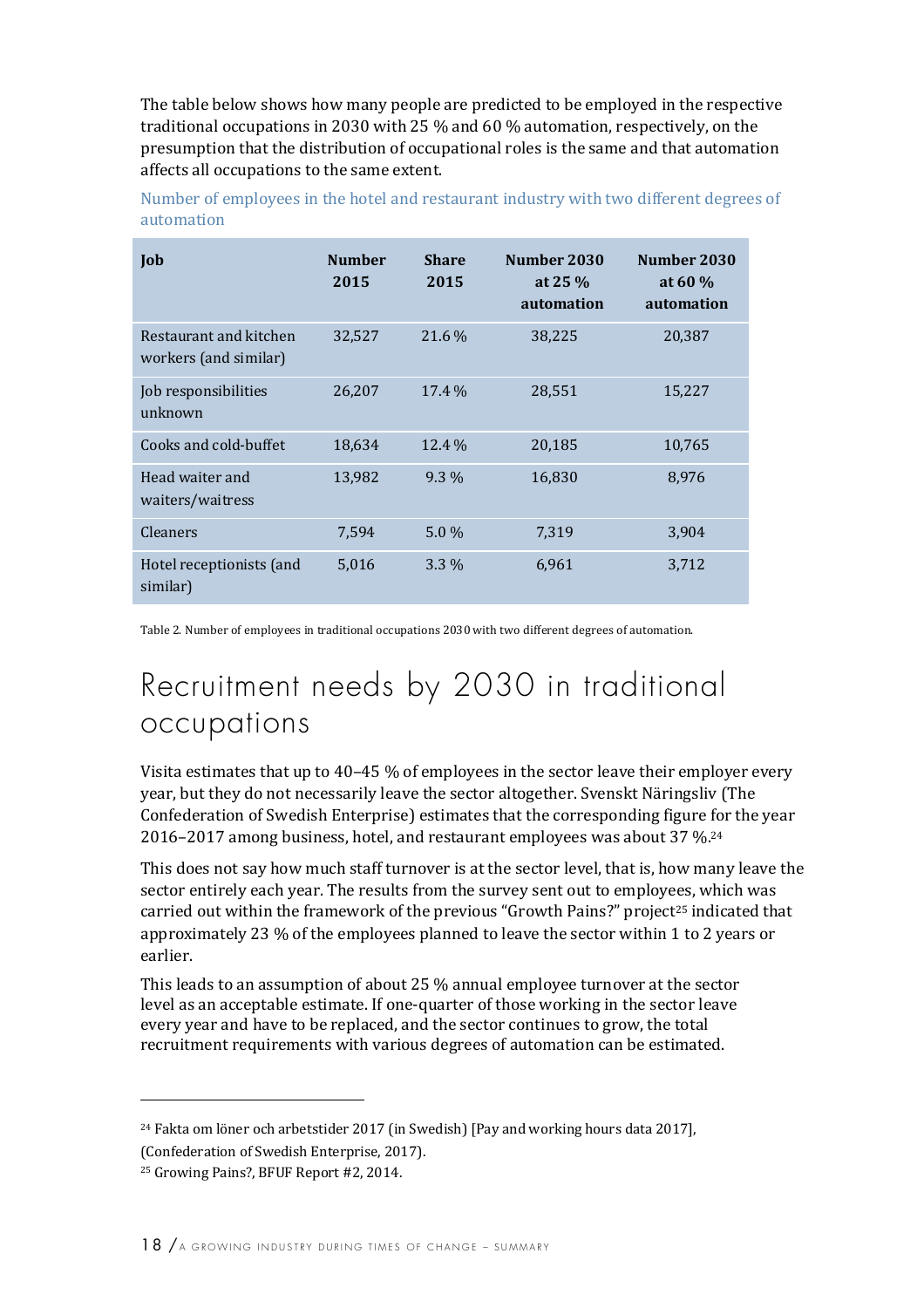| <b>Employees</b> | Growth | Leave the sector | Recruitment<br><b>Needs</b> |
|------------------|--------|------------------|-----------------------------|
| 131,630          | 7,112  | 30,004           | 40,020                      |
| 139,533          | 1,618  | 34,883           | 36,501                      |
| 147,911          | 1,715  | 36,978           | 38,693                      |
| 156,792          | 1,818  | 39,198           | 41,016                      |
|                  |        |                  |                             |

#### Growth and recruitment needs at 25 % automation

Table 3. Forecast of growth and recruitment needs at 25 % automation, 2015-2030.

|  | Growth and recruitment needs at 60 % automation |  |  |
|--|-------------------------------------------------|--|--|
|--|-------------------------------------------------|--|--|

| Year | <b>Employees</b> | Growth   | Leave the sector | <b>Recruitment</b><br>needs |
|------|------------------|----------|------------------|-----------------------------|
| 2015 | 131,630          | 7,112    | 30,004           | 40,020                      |
| 2020 | 113,152          | 3,475    | 28,288           | 24,812                      |
| 2025 | 97,267           | 2,988    | 24,317           | 21,329                      |
| 2030 | 83,613           | $-2,568$ | 20,903           | 18,335                      |

Table 4. Forecast of growth and recruitment needs at 60 % automation, 2015-2030.

### Uncertainties and alternative scenarios

The forecast for the sector's growth is based on the assumption that the observed trend will continue without any major surprises. Unforeseen events and uncertainties can be of great importance to the sector's future and are important to keep under surveillance. Possible factors to keep an eye on are the growth of transport costs (both fuel prices and competition between transport operators), climate threats and their impact on travel, and the turbulent economic situation in Sweden, Europe, and the world where a deterioration or collapse can change the conditions drastically. Even security policy issues are a factor to be taken seriously.

The most important factor is the trend in demand for Swedish households. Of course, if population growth has been overestimated or underestimated by Statistics Sweden, this will also affect total consumption estimates. The overall forecast assumes that the very steady increase in overall consumption per inhabitant in Sweden will continue, but if this trend breaks then several assumptions in the forecast (like increasing production value per employee or increasing proportion of hotel and restaurant consumption) will simultaneously be affected to such an extent that predictions become too difficult to make.

The degree of automation scenarios depend upon a wide range of factors, where human acceptance of technology, the sector's willingness to invest, and the speed of technology development might prove to be greater or lesser than Kairos Future assumed.

The forecast for recruitment needs is influenced by, among other factors, the development of fluctuations in the sector.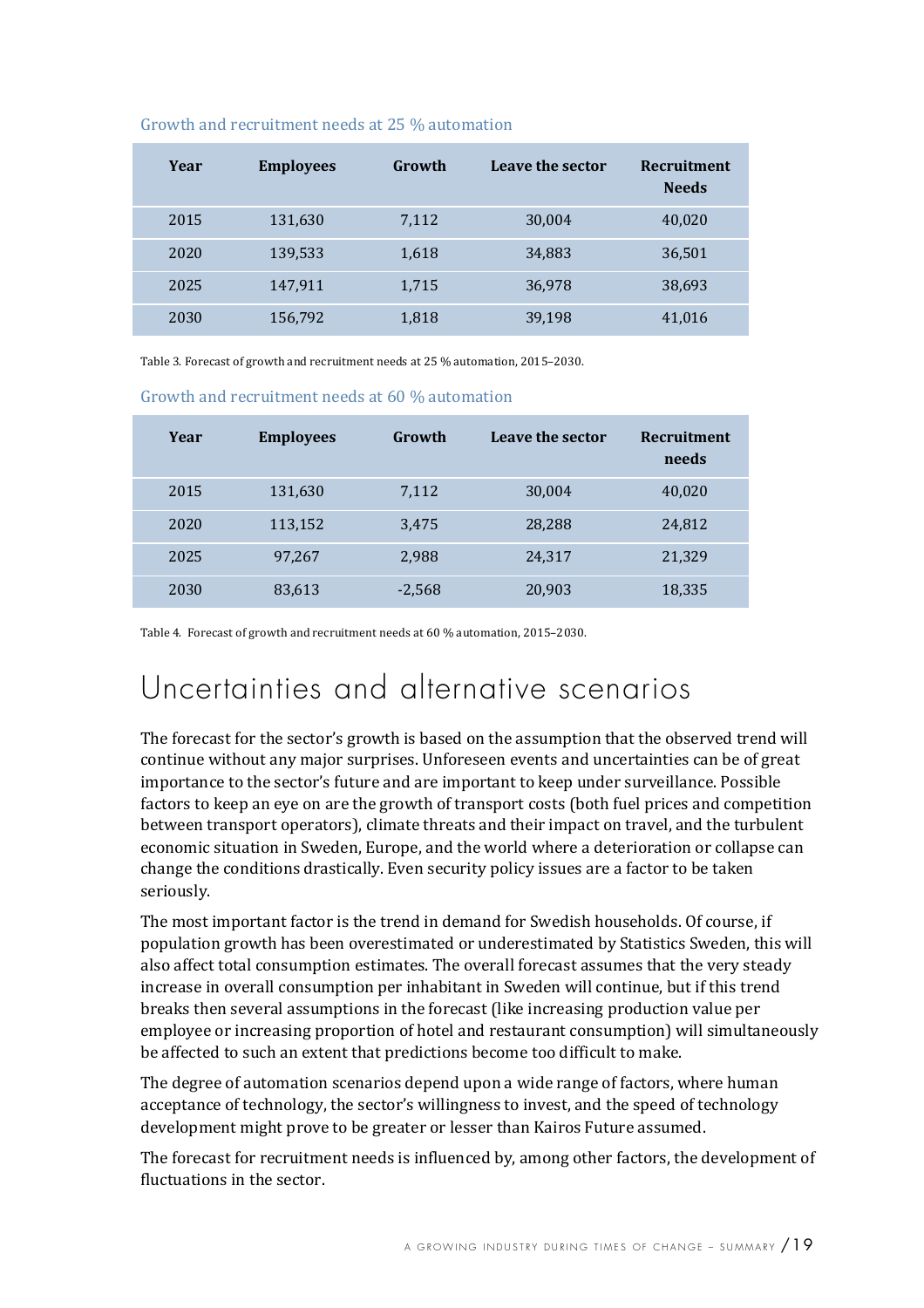### Automation creates new work tasks

The above calculations focus on traditional occupations. Although some of these will disappear, this does not necessarily mean that the number of employees in the sector will decrease.

Automation creates the need for new types of tasks, some of which will be performed by people employed by companies in the sector, while external companies will likely provide others.

In a general environment within the sector that might look completely different in 2030, it is difficult to predict the new work tasks that will arise.

New possible work tasks (already partially in existence today) potentially include the following:

- Purchase of RaaS and SaaS
- Robot coordination, robotic teaching, and robotic training
- Training and service of the company's own AI system
- Creating personalised customer experiences using big data; the service and concept developers of the future will probably be people, but will have AI as a tool they use in the process.
- Floor walking, and taking on roles for different types of situations that require creativity, perception, social intelligence, and motor skills
- Social media expert who creates content on-site and responds to real-time comments and reviews
- Superintendent who oversees and ensures the quality assurance of the service
- Technical caretaker who maintains the technology

#### **People as a unique selling position**

If the means of competition in the hospitality industry in the future is the service profile, automation can free up time for staff to personally take care of and entertain the guest, which creates added value and increased willingness to pay. That some form of human contact is desirable is clear; however, the question is to what extent. We will probably see more general roles in the future, where the bartender works as an educator, robot caretaker, and entertainer.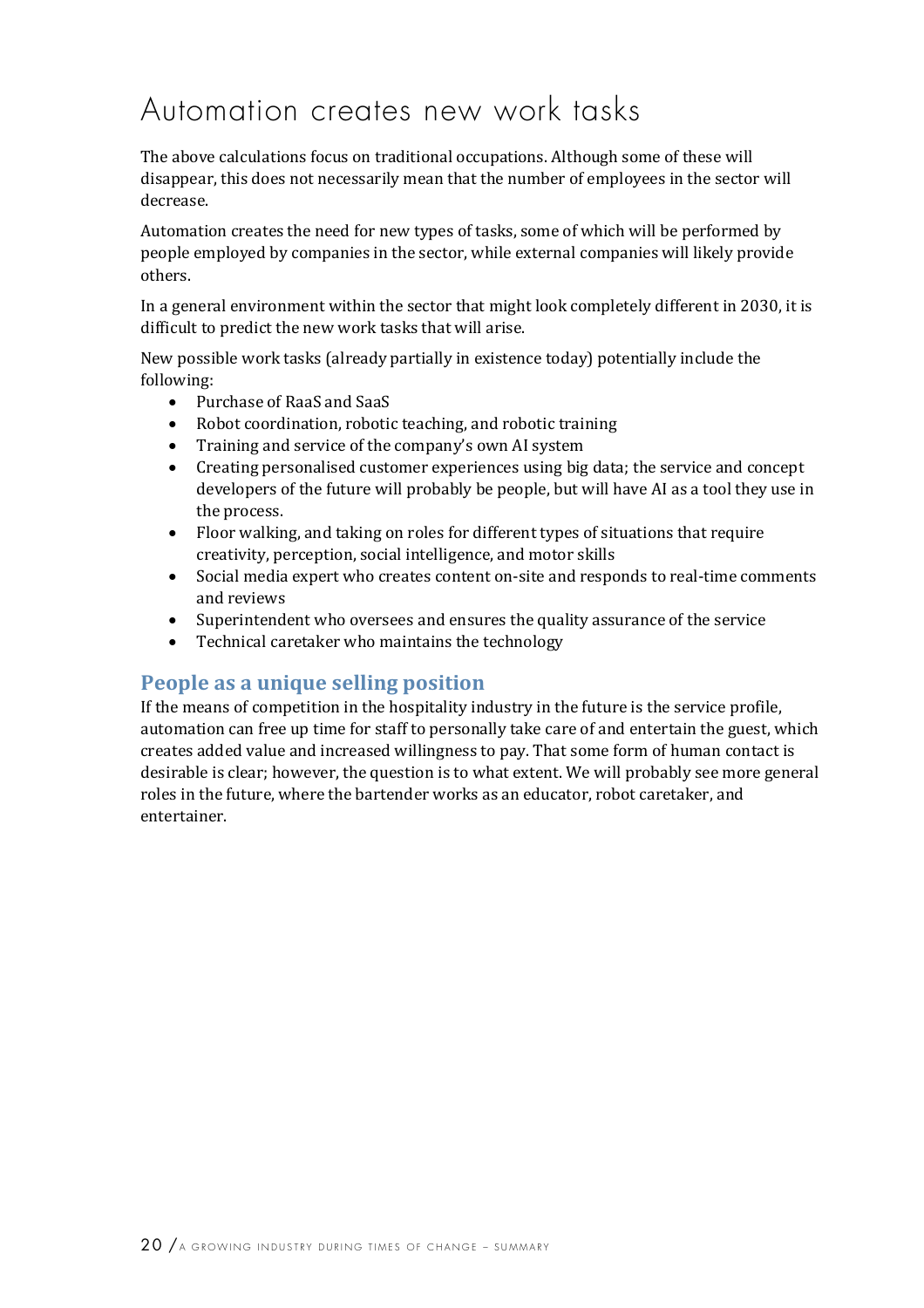# 6/EFFECTS ON SKILLS AND EDUCATION IN THE FUTURE

The sector is likely to continue to have a significant recruitment need, both due to growth and as a result of high personnel turnover, despite increased automation. From the industry's perspective, it is of course desirable that the openings for personnel be filled by persons with industry-specific education. This helps the sector to be professionalised, raises the standard of professional skills and the sector's status, and contributes to long-term development where the hotel and restaurant sector is more likely to be a career choice rather than just a temporary job.

In order to reflect on the education of the future – who will be responsible for it and how it needs to be developed – we first take a look at what the education looks like today.<sup>26</sup>

The largest number of sector-adapted study places is at the upper secondary level - and it is from these upper-secondary schools that the greatest number of those with a hotel and restaurant vocational education come. However these schools are not close to training enough people to be able to satisfy the sector's needs concerning staff and skills.

Because hotel and restaurant companies are located throughout the country and operate at the local level, it is important that the training courses are close to the market and companies. According to the Swedish National Agency for Education, there are no students in Year 3 in the Restaurant and Food Programmes in 185 out of 290 municipalities in Sweden, and no fewer than 218 municipalities have no students in a hotel and tourism programme. This is partly due to the fact that the number of applicants is decreasing and partly due to the programmes having a difficult time recruiting competent teachers.<sup>27</sup> An additional factor is that it is expensive to equip the educational programmes with technology in the form of kitchens, other equipment, and raw materials for teaching.

The trade school has developed into an important form of education for the sector's needs by maintaining theoretical and practical knowledge. The internships that are a part of the occupational/vocational education are an important step towards the labour market, and employers often show interest in hiring students after they have completed their internship.

Due to the fact that both demand and technology have undergone significant development, as well as to the fact that the sector is being consolidated into an increasing number of larger companies, companies' demands for academically educated individuals has increased. Over the last twenty years, education at the secondary and advanced level with an emphasis on hospitality and service management (hospitality and leadership) as well as an emphasis on gastronomy and meal knowledge and restaurant management has evolved. Studies of educational institutions show that almost all of those who have completed these programmes have a job in the sector when they graduate.

The gap between graduates from sector-specific educational programmes and the sector's needs is huge. If sector-based educational programmes at different levels of the educational system fail to increase the number of places being offered, and/or if the personnel turnover in the sector drops drastically, the proportion of staff undergoing training geared to the sector's needs will remain very low.

<sup>&</sup>lt;sup>26</sup> The chapter is based on Kairos Future's data, compiled and edited by BFUF.

 $27$  A Country to Visit – A Coherent Policy for Sustainable Tourism and a Growing Tourism and Hospitality Industry, SOU 2017:95.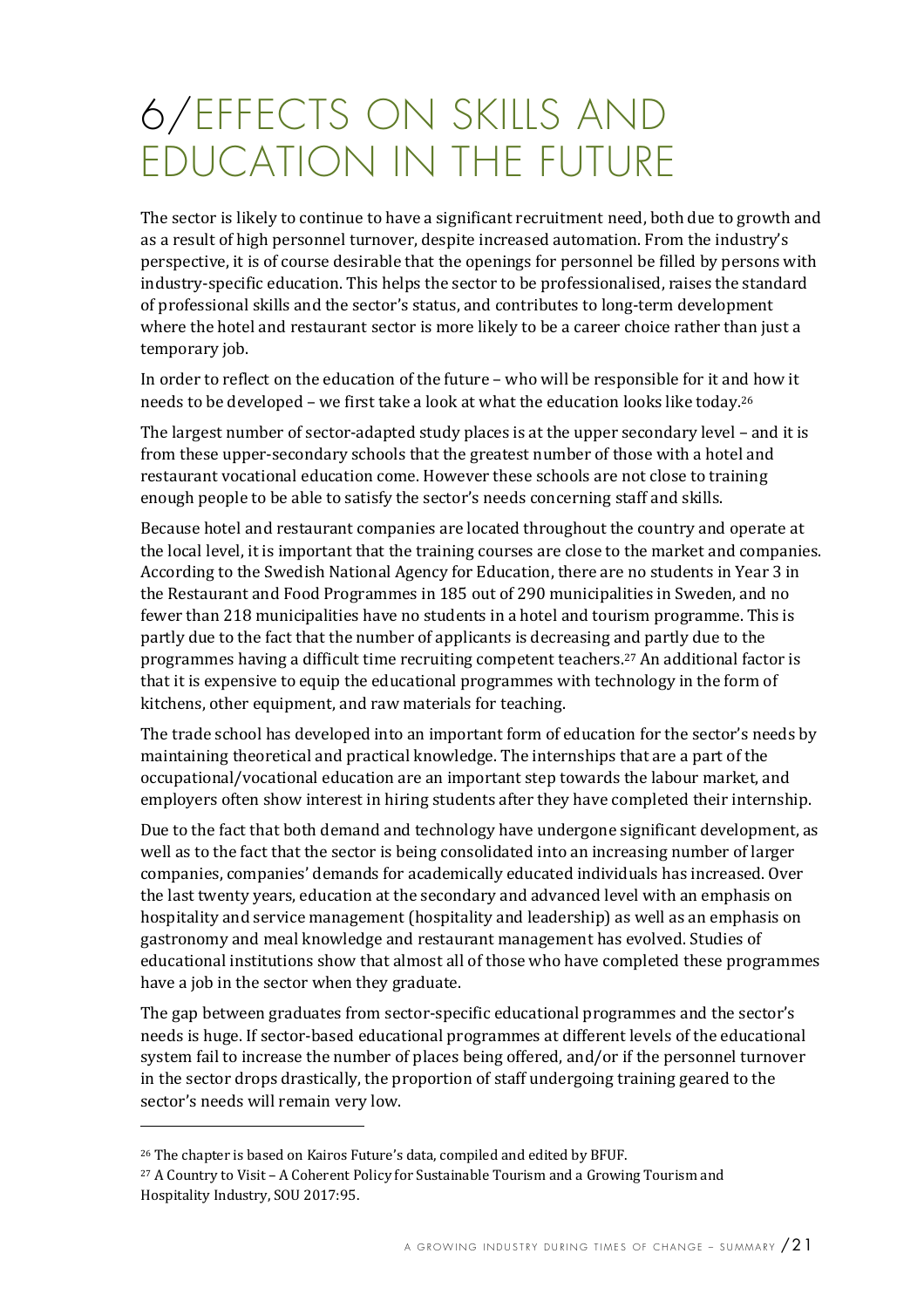### Tomorrow's education and skills needs

Automation will place much greater demands on both the public sector and private actors to invest in educational programmes and skills development. Such support is needed to help people in continuously adapting to and following technological progress.

#### **Need for staff with a higher education degree**

Personnel with sector-oriented education are in demand, and upper secondary vocational education is important for providing skilled workers to companies. As a result of the negative trend in the number of trained educators in upper secondary school education programmes, the study places in regular adult education programmes and initiatives within labour market education programmes have become increasingly important for satisfying the sector's needs for those with relevant skills and for the growth of the industry as a whole. These efforts will continue to be important so that the sector can attract adults who want to change their type of job or career paths. With regard to the jobs that are at risk of automation, it is becoming increasingly evident that the sector's companies will experience an increasing need for personnel with a higher level of education, both now and in the future. We see a future need for more academically educated workers and a need for more academic programmes that are specifically tailored to the sector.

#### **Technology affects the format and method of skills development**

In an increasingly automated society, the understanding of new technology becomes an important expertise. The World Economic Forum emphasises that the educational programmes of the future should design curricula that adequately teach how the workers in the sector in the future will jointly collaborate with intelligent technologies.<sup>28</sup> This not only applies to new recruitment, and it is also an important expertise to maintain internally.

Trends in educational programmes' format should include:

- More blended learning where technology and humans are all in sync.
- Web-based distance learning, flexible learning, and lifelong learning concepts.
- Centralised inspiration/instruction (lectures/films with the very best inspectors/instructors).
- Local coaches who provide support in training what one has learned.
- "Gamification" and instant feedback.

#### **The content of the training programmes: The need for both technical skills and personal hospitality**

As a result of increased automation, human qualities might become an increasingly important competitive factor in the future digital landscape. These should be included and given room for development in the educational programmes of the future. They will also be important in getting the right people to apply for professional education within the sector. Technical skills, in terms of technical solutions and how they are used, will also be important in the labour market of the future. Being able to teach a robot, being able to act as a problem-solver when the technology fails, or being able to train the company's AI in new areas of knowledge will become desirable skills in an increasingly automated sector. In a fast-changing world, the

<sup>&</sup>lt;sup>28</sup> World Economic Forum, 2017:http://reports.weforum.org/digital-transformation/wpcontent/blogs.dir/94/mp/files/pages/files/wef-dti-aviation- travel-and-tourism-white paper.pdf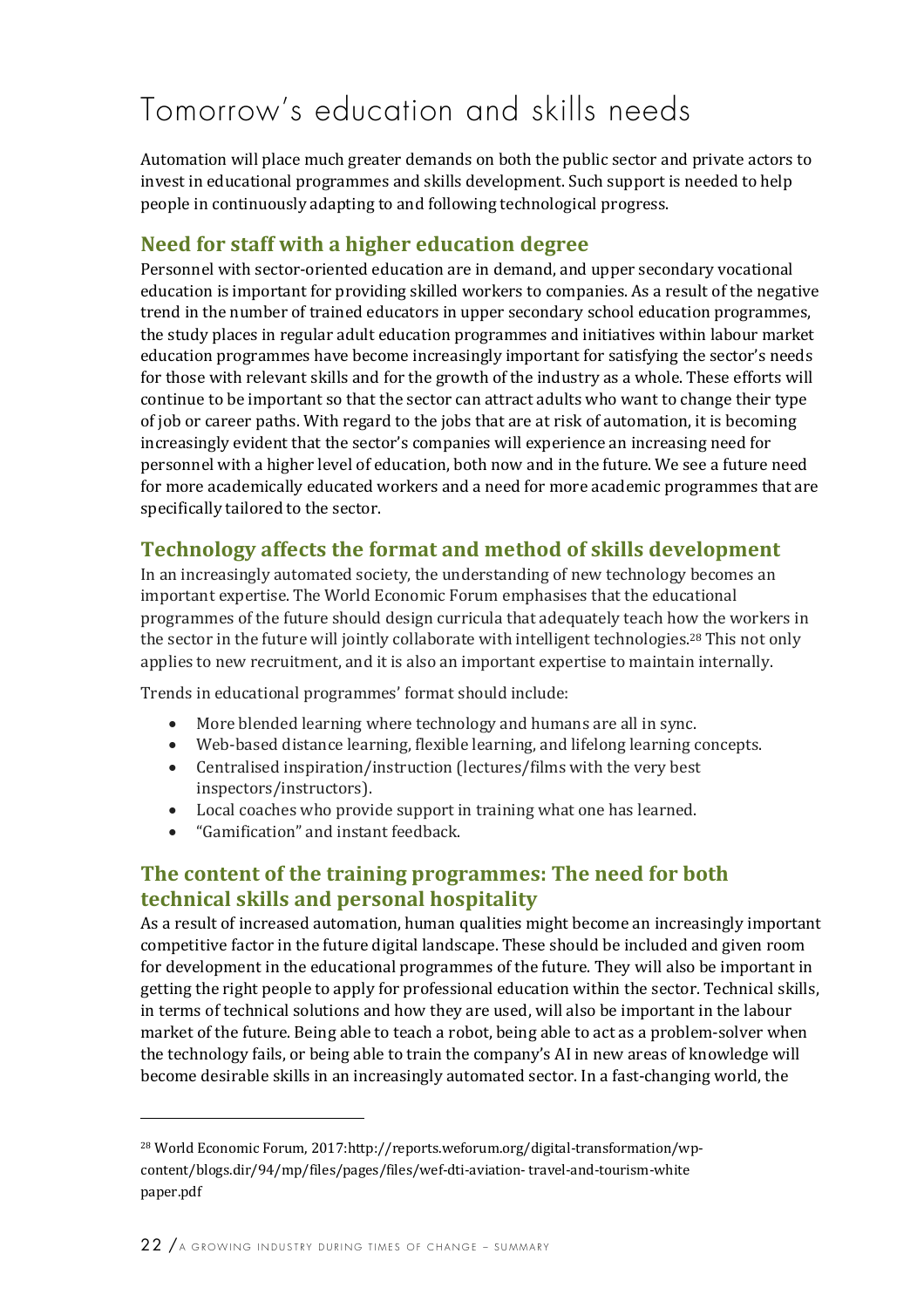training needs to be flexible, readily available, and up to date on the technology used by the sector.

Trends in the educational contents of the programmes should emphasise:

- Greater social intelligence (the unique advantage of humans over machines and the business enterprise's added value in positioning vis-à-vis the customer).
- $\bullet$  More creative intelligence (conceptualisation, problem-solving, etc.).
- More perception (management of complex situations in dynamic environments).
- Leadership (by man and machine).
- Sales (in order to respond to increasing competition).
- Generic basic education and training.
- Specialisation.

 

#### **Who is responsible for the education of the future?**

Political decision-makers, senior management of companies, the labour market's partners, and those involved in education and training activities play a vital role for the future education and need to strategically collaborate in order to develop people and to provide the support they will need in order be able to adapt to and follow along with technological developments. 

#### How do we assure the quality of the education of the future?

In order to be able to determine whether a person is fit for a particular position, different types of evaluation methods are used - including auditions if it is one's attitude that is in focus, and exercises if it is one's skills that are to be tested. It is likely that this trend will be strengthened. The hospitality industry plays an important role in the quality assurance of the skills and qualifications that will be examined in the future.

Many people working in the hospitality sector lack a formal diploma or other certificate of their knowledge. Together with representatives from the sector, Visitas' and HRFs' joint professional board has developed a method of validation of skills. Validation can be used to a great advantage by a company or training coordinator as a tool for quality assurance of expertise or for quality assurance of educational programmes in relation to the sector's occupational requirements.

#### **Need for more flexible and open educational structure**

Training at all levels must be better adapted to new opportunities and challenges. Industry slippages are occurring right now, therefor the capacity of development and adaption will be much needed. The educational system needs to be re-designed with a more flexible, open, and clear structure. Making a career in the hospitality industry would be easier with more structured transitions between the educational system and working life.<sup>29</sup> This imposes requirements for good cooperation between the Swedish National Agency for Education, the Swedish Public Employment Service, the educational system, those responsible for promoting regional growth, and, in particular, the industry itself, and a primary goal of such work would be to formulate needs and offer workplace-based internships for students studying at uppersecondary schools as well as at universities and other institutions of higher education.<sup>30</sup>

 $29$  A Country to Visit - A Coherent Policy for Sustainable Tourism and a Growing Tourism and Hospitality Industry, SOU 2017:95.

<sup>&</sup>lt;sup>30</sup> The summary conclusions are based both on Kairos Future's assignment and BFUF's own analysis.